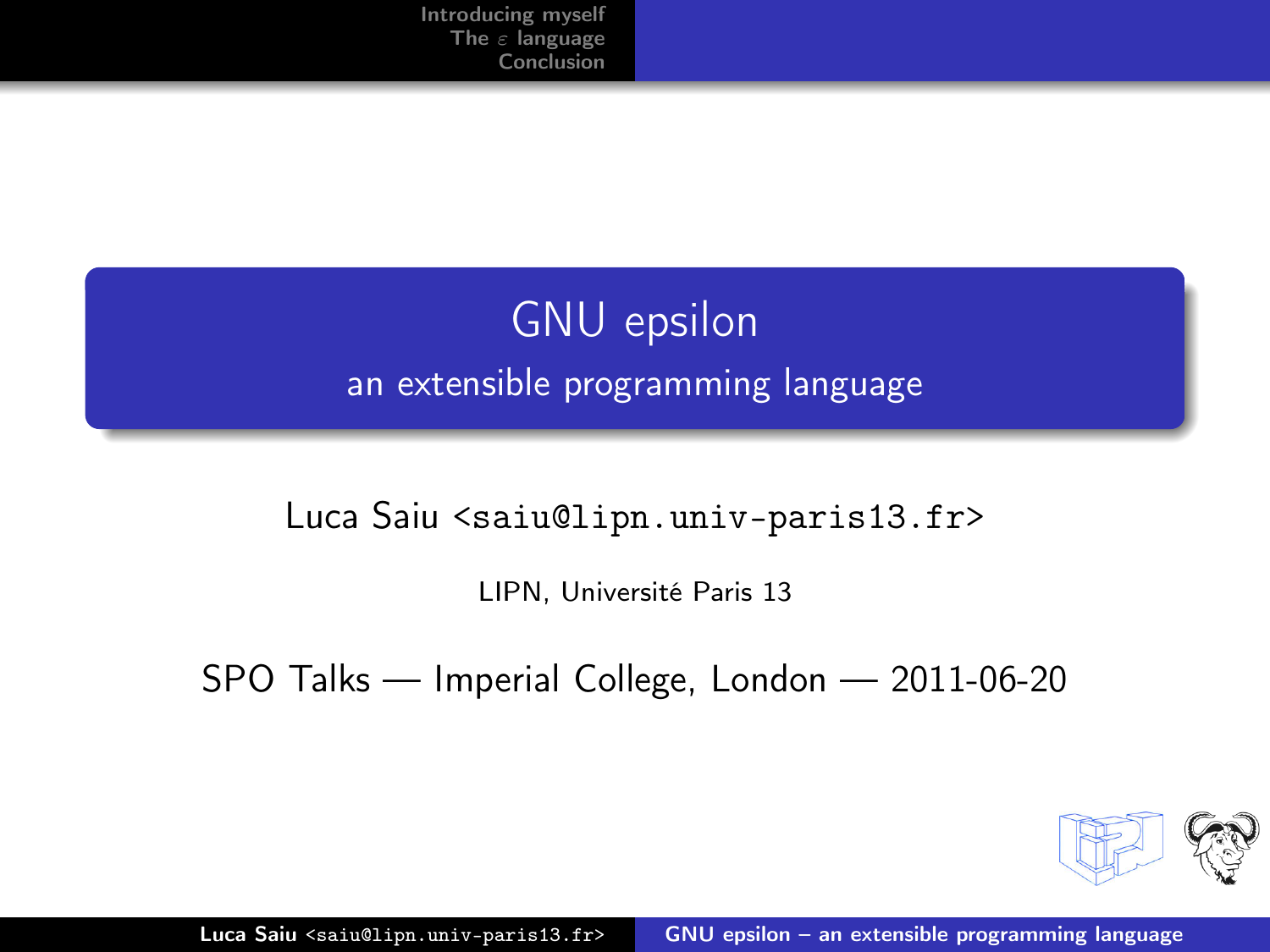[Who I am and what I do](#page-5-0) [Ten years in one frame:](#page-7-0) ε

### Hello, I'm Luca Saiu

<span id="page-1-0"></span>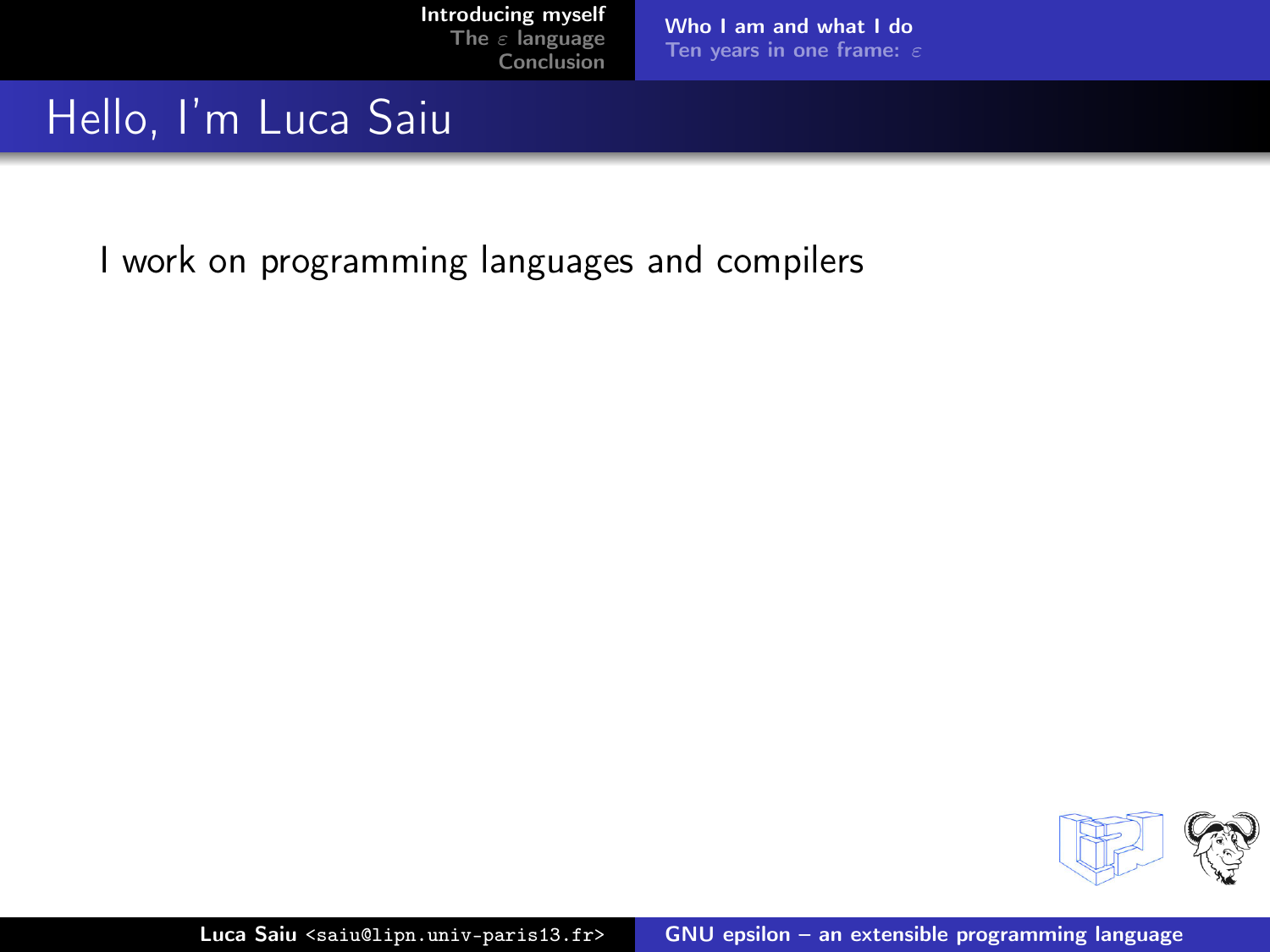[Who I am and what I do](#page-5-0) [Ten years in one frame:](#page-7-0)  $\varepsilon$ 

## Hello, I'm Luca Saiu

- Bachelor's and Master's Degrees at the University of Pisa, Italy...
	- met my good friend Carlo Bertolli there
	- Marco Vanneschi is one of my great masters

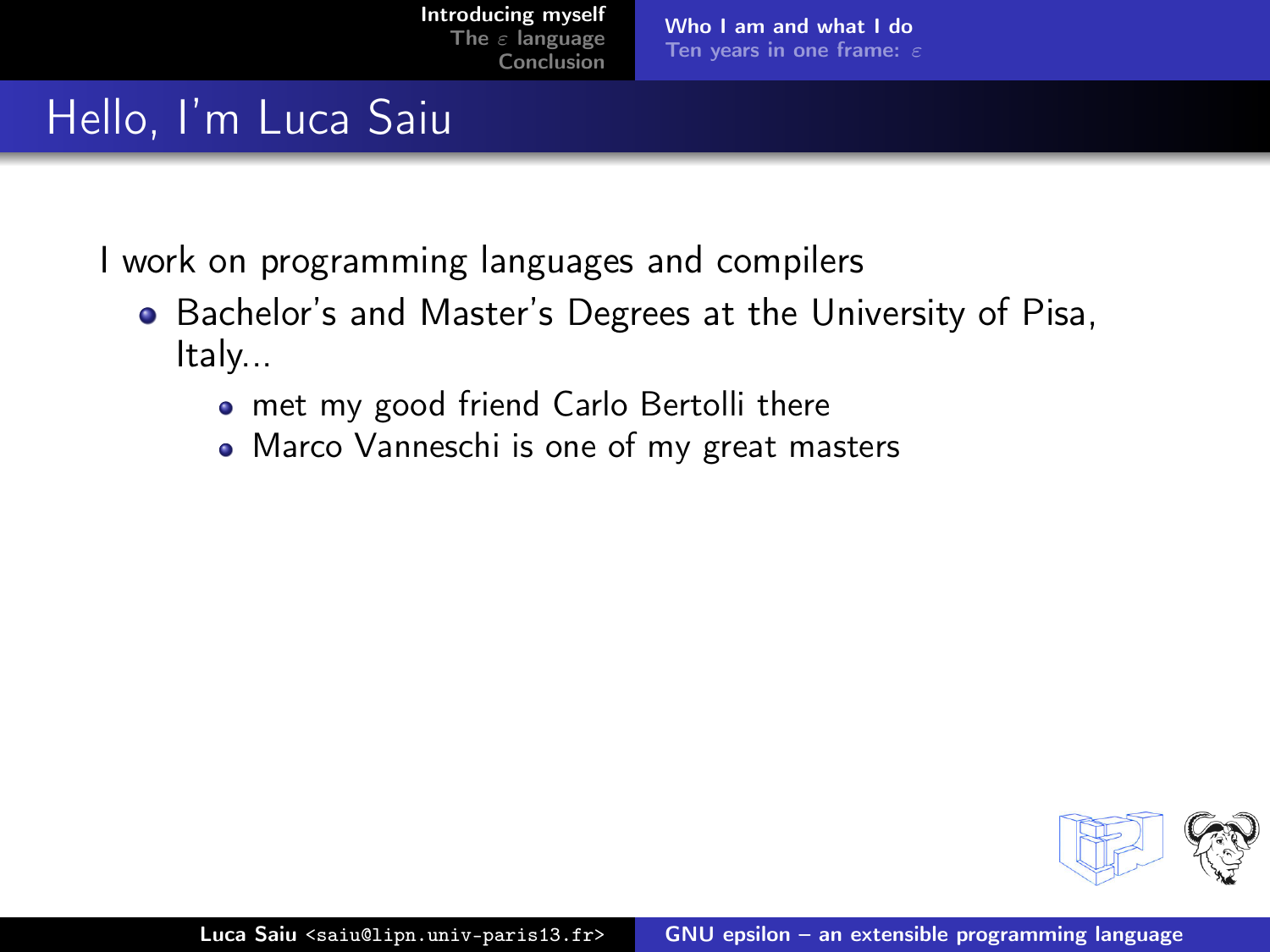[Who I am and what I do](#page-5-0) [Ten years in one frame:](#page-7-0) ε

## Hello, I'm Luca Saiu

- Bachelor's and Master's Degrees at the University of Pisa, Italy...
	- met my good friend Carlo Bertolli there
	- Marco Vanneschi is one of my great masters
- ...now at LIPN, Institut Galilée, Université Paris 13, France:
	- Finishing my PhD thesis
	- Attaché Temporaire d'Enseignement et Recherche

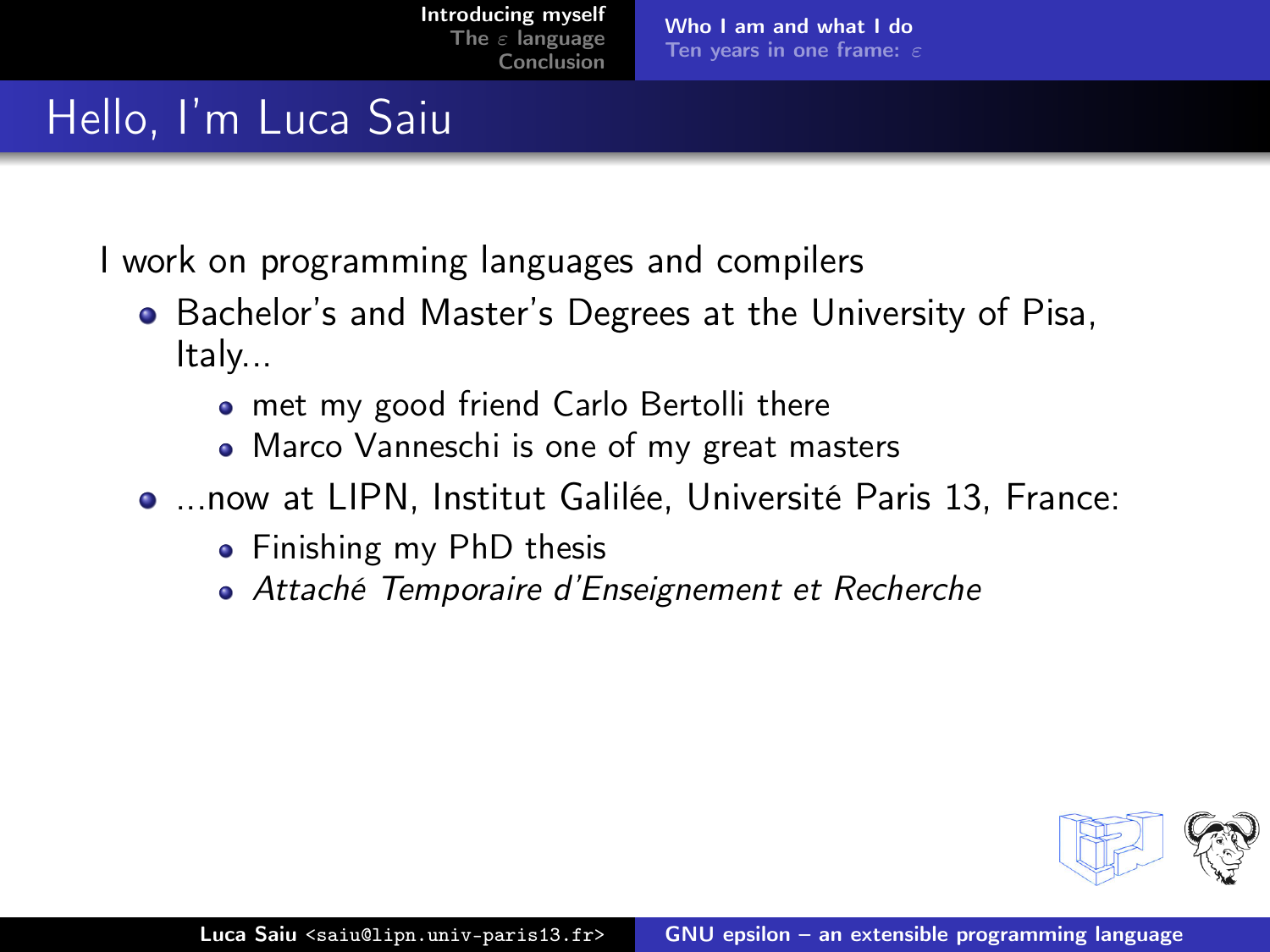[Who I am and what I do](#page-5-0) [Ten years in one frame:](#page-7-0) ε

## Hello, I'm Luca Saiu

- Bachelor's and Master's Degrees at the University of Pisa, Italy...
	- met my good friend Carlo Bertolli there
	- Marco Vanneschi is one of my great masters
- ...now at LIPN, Institut Galilée, Université Paris 13, France:
	- Finishing my PhD thesis
	- Attaché Temporaire d'Enseignement et Recherche
- **•** Free software activist
	- GNU maintainer since 2002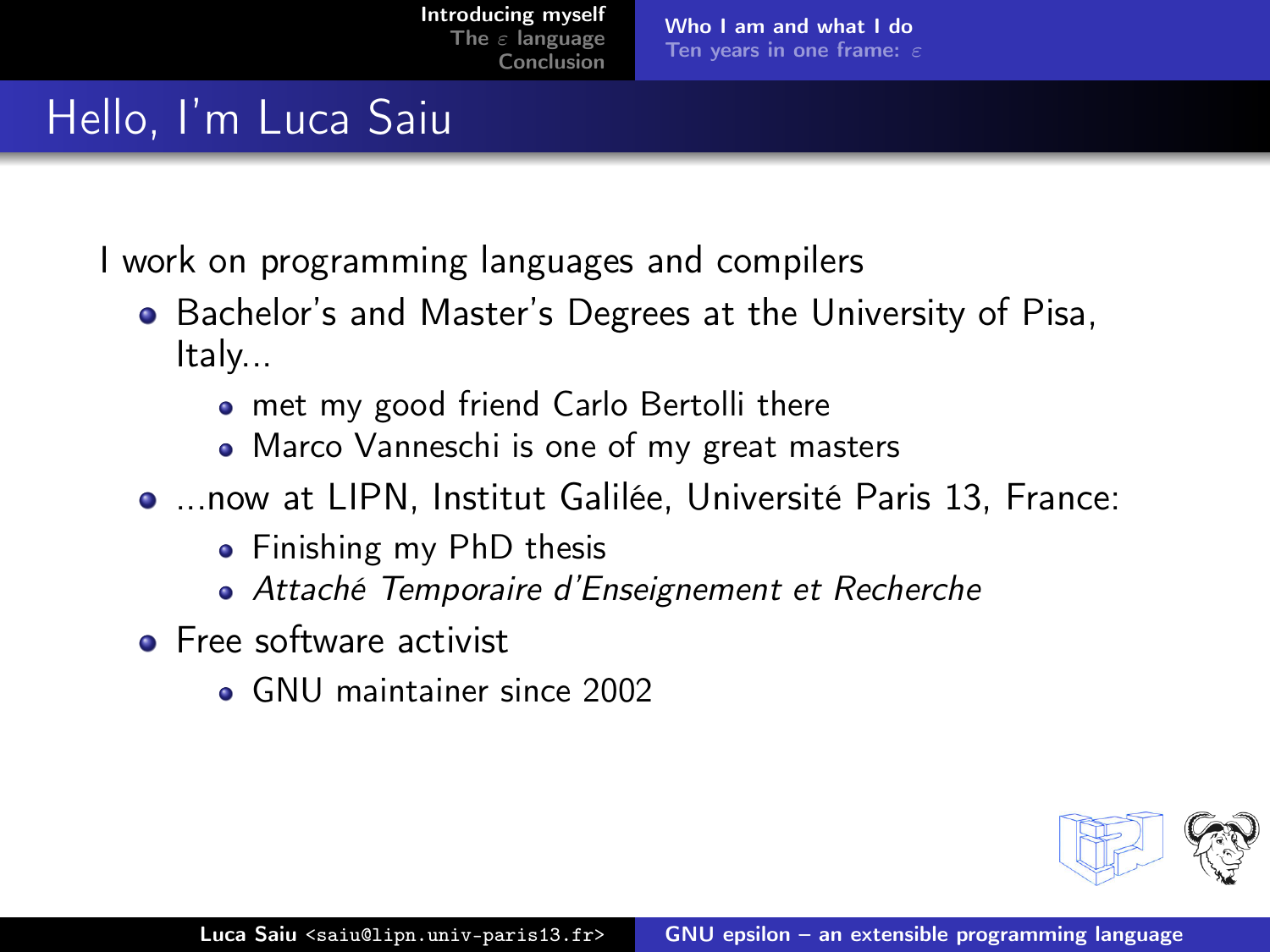[Who I am and what I do](#page-1-0) [Ten years in one frame:](#page-7-0) ε

## Hello, I'm Luca Saiu

- Bachelor's and Master's Degrees at the University of Pisa, Italy...
	- met my good friend Carlo Bertolli there
	- Marco Vanneschi is one of my great masters
- ...now at LIPN, Institut Galilée, Université Paris 13, France:
	- Finishing my PhD thesis
	- Attaché Temporaire d'Enseignement et Recherche
- **•** Free software activist
	- GNU maintainer since 2002
- <span id="page-5-0"></span>• Lisper and functional programmer
	- Co-wrote Marionnet, in OCaml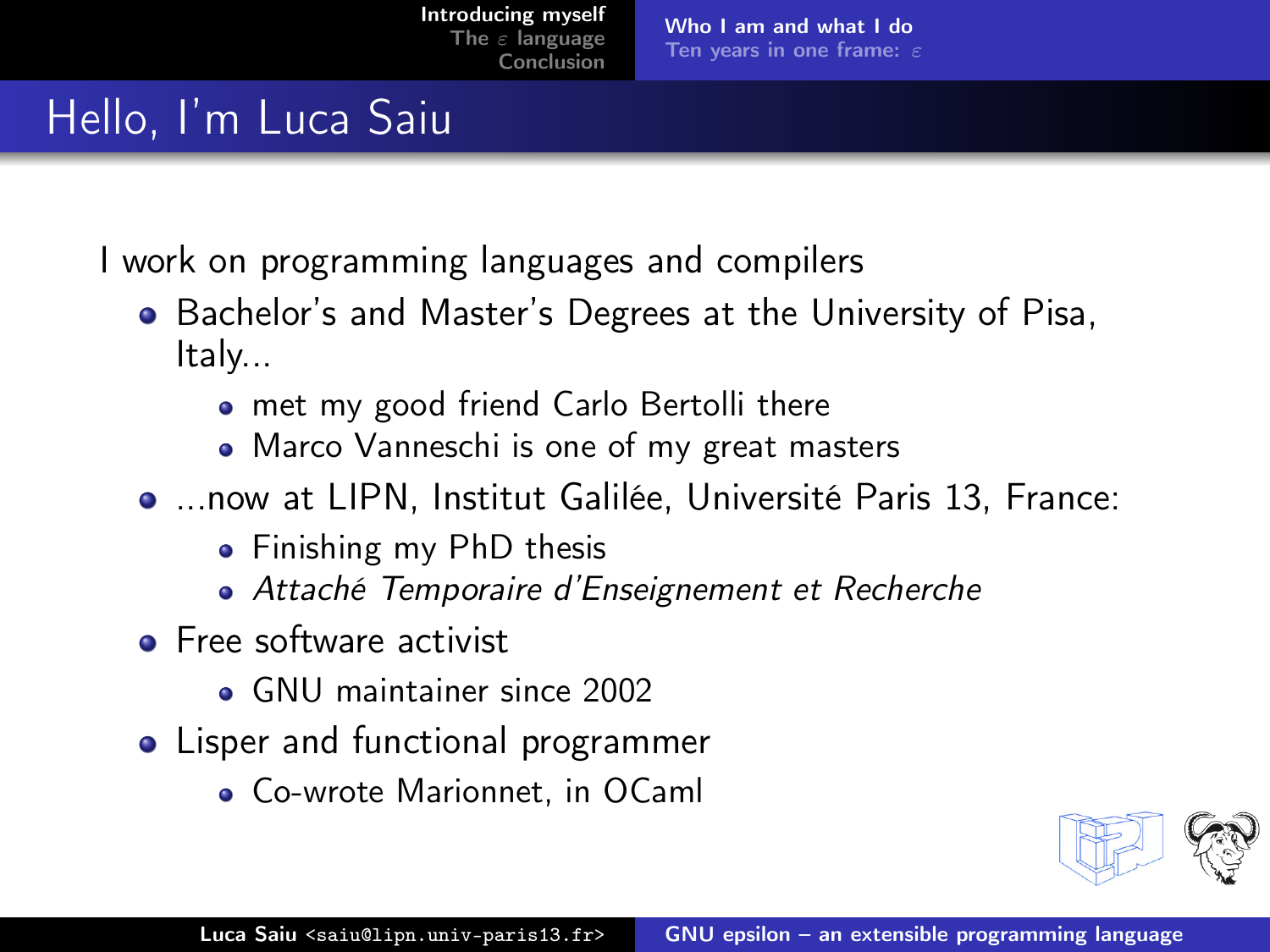[Who I am and what I do](#page-1-0) [Ten years in one frame:](#page-7-0)  $\varepsilon$ 

### Functional programming in practice: I co-wrote Marionnet



Luca Saiu <saiu@lipn.univ-paris13.fr> [GNU epsilon – an extensible programming language](#page-0-0)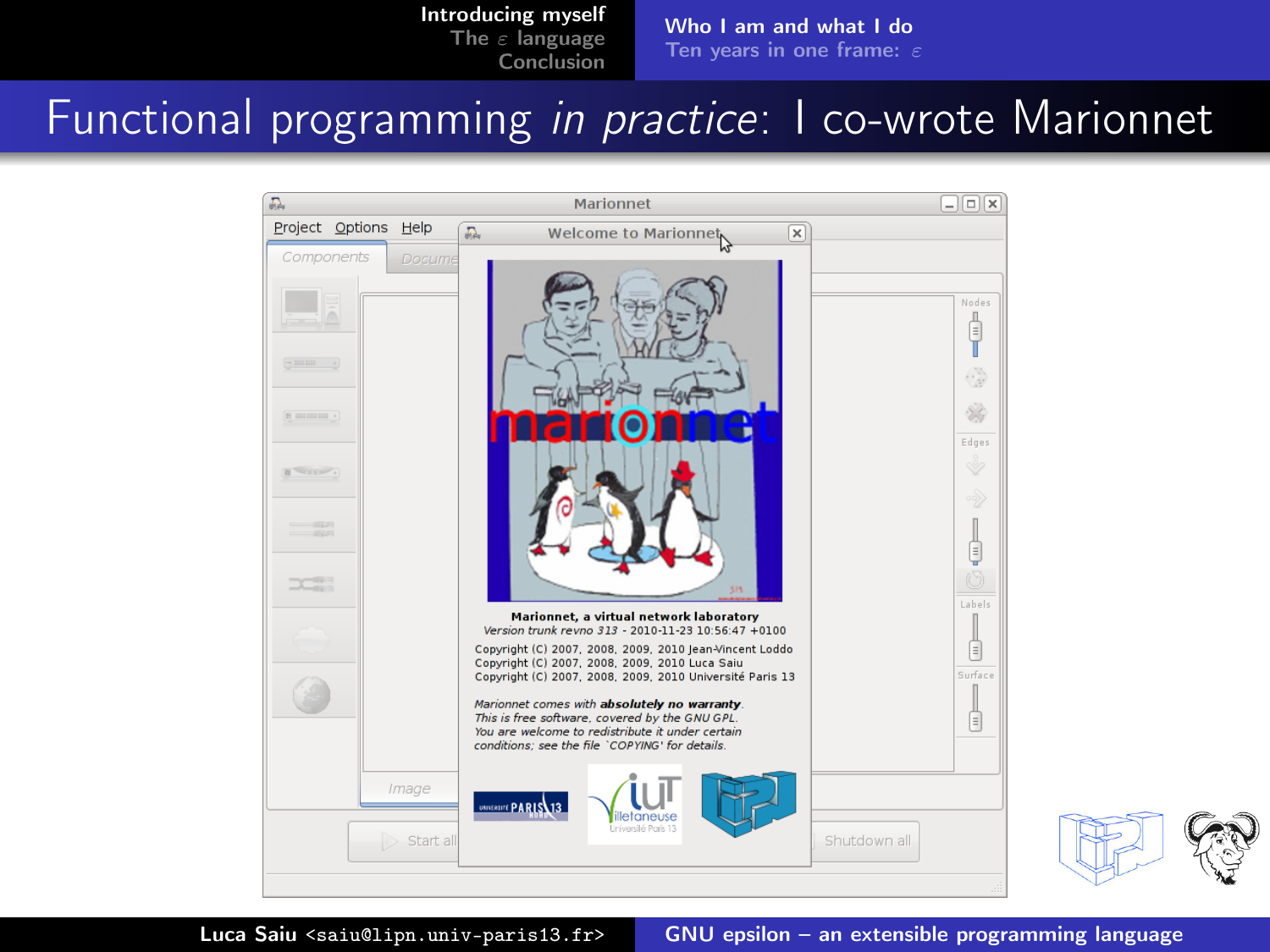# Quick history of  $\varepsilon$

- 2001: a toy, my first functional language implementation and second compiler; static type checking; reference counter; no I/O; custom virtual machine; all written in C
- 2002-2005: rewritten from scratch; ML-style; static type inference; my first two garbage collectors; epsilonlex and epsilonyacc (bootstrapped); purely functional with I/O monad; new custom virtual machine; all written in C; ∼ 40, 000 LoC; approved as official GNU project in 2002
- 2006-2007: macros; user-defiend primitives; incomplete
- 2007-2009: reductionism: kernel based on  $\lambda$ -calculus; macros; user-defiend primitives; incomplete
- <span id="page-7-0"></span>2010-: reductionism: imperative first-order kernel macros and transformations; user-defiend primitives; s-expression syntax; advanced OCaml prototype, about to be bootstrapped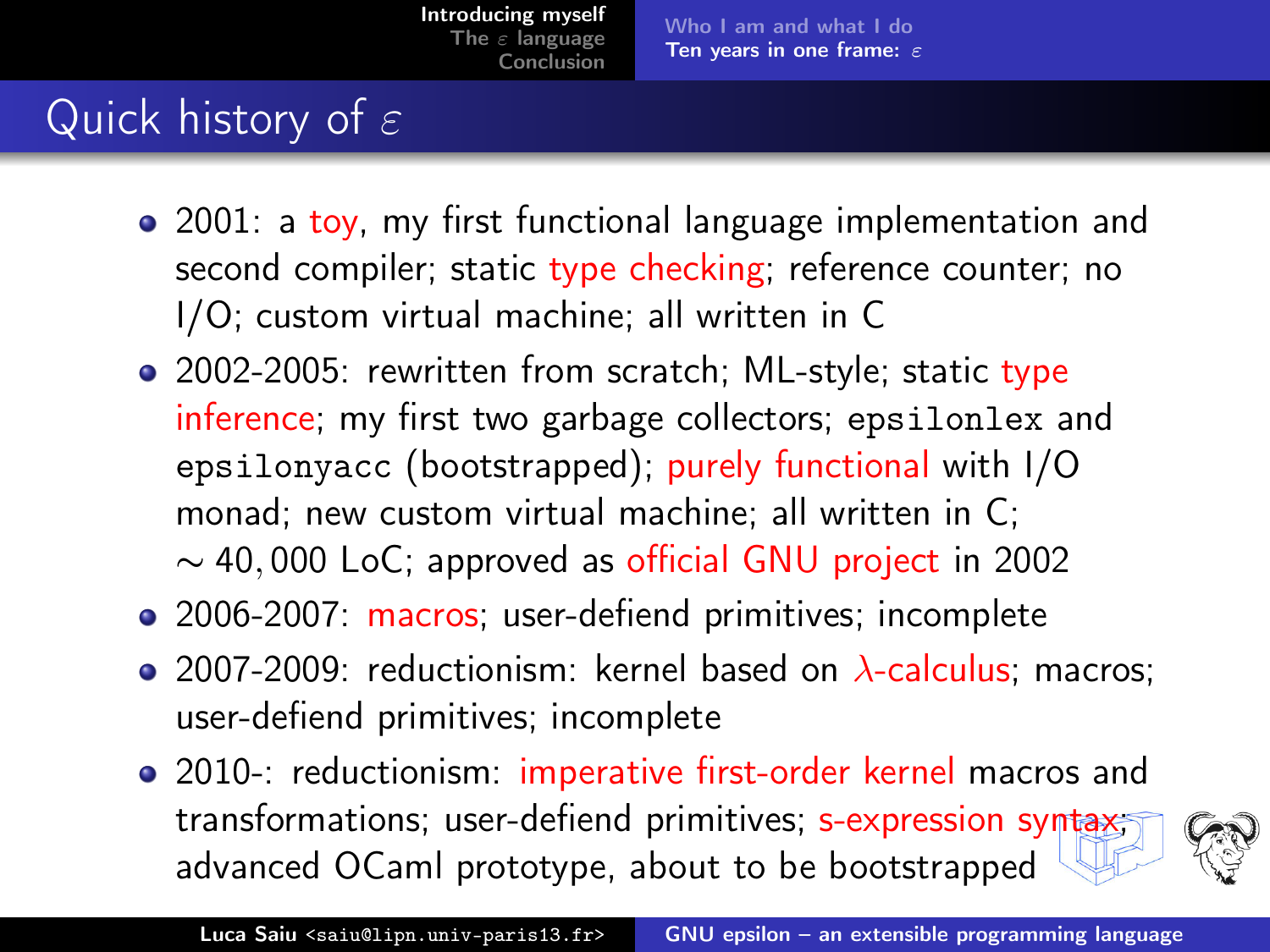#### Language research

- 1960s: structured programming, recursion, symbolic programming, higher order, garbage collection, meta-programming, object orientation, concatenative programming
- $\bullet$  1970s:
- $\bullet$  1980s:
- $\bullet$  1990s:
- $\bullet$  2000s:

<span id="page-8-0"></span>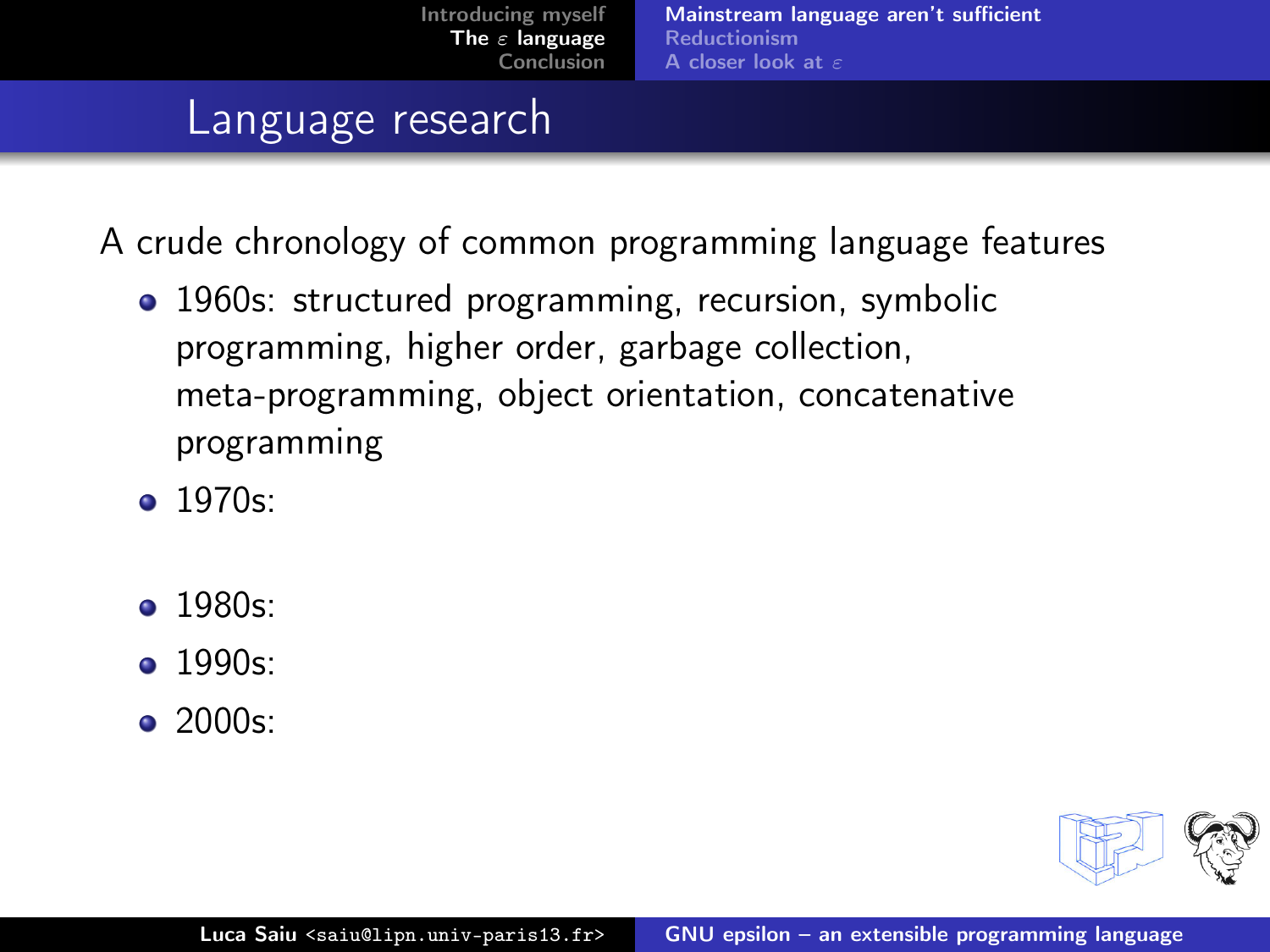#### Language research

- 1960s: structured programming, recursion, symbolic programming, higher order, garbage collection, meta-programming, object orientation, concatenative programming
- 1970s: first-class continuations, quasiquoting, *[type inference* (suggested by Professor Kelly)]
- $\bullet$  1980s:
- $\bullet$  1990s:
- $\bullet$  2000s:

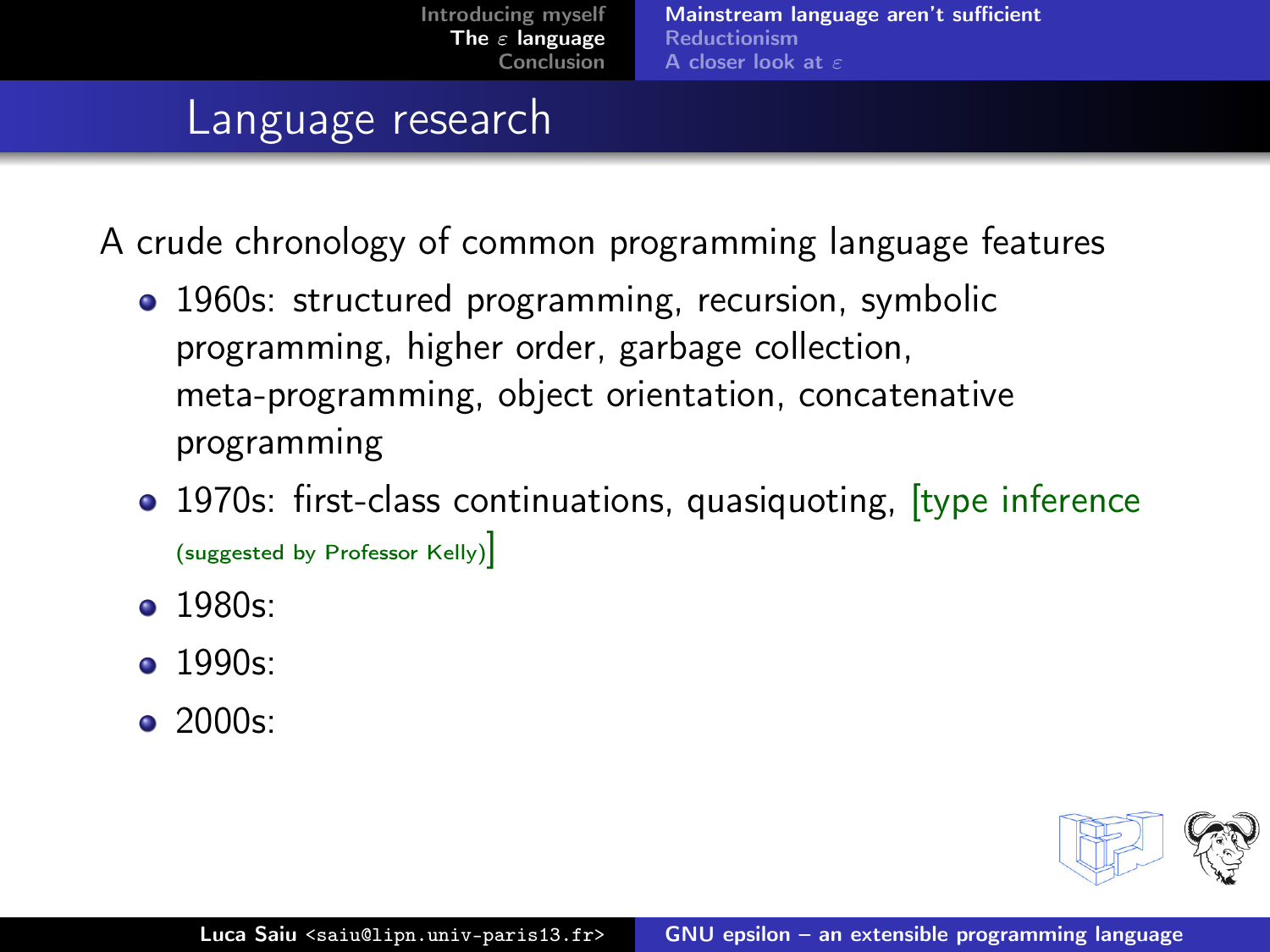#### Language research

- 1960s: structured programming, recursion, symbolic programming, higher order, garbage collection, meta-programming, object orientation, concatenative programming
- 1970s: first-class continuations, quasiquoting, *[type inference* (suggested by Professor Kelly)]
- 1980s: logic programming, purely functional programming
- $\bullet$  1990s:
- $\bullet$  2000s: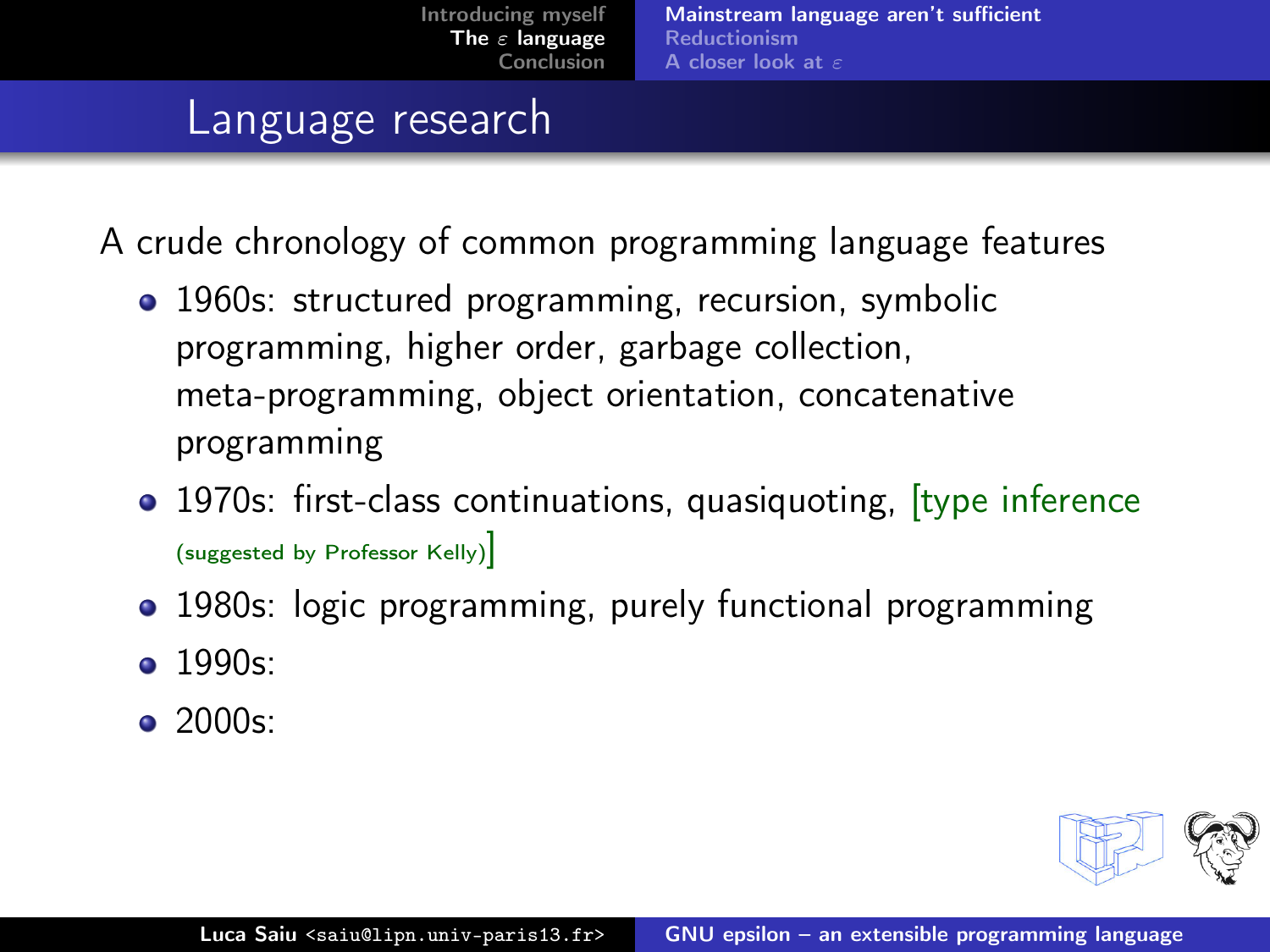#### Language research

A crude chronology of common programming language features

- 1960s: structured programming, recursion, symbolic programming, higher order, garbage collection, meta-programming, object orientation, concatenative programming
- 1970s: first-class continuations, quasiquoting, *[type inference* (suggested by Professor Kelly)]
- 1980s: logic programming, purely functional programming
- 1990s: monads in programming; err... components?

 $\bullet$  2000s: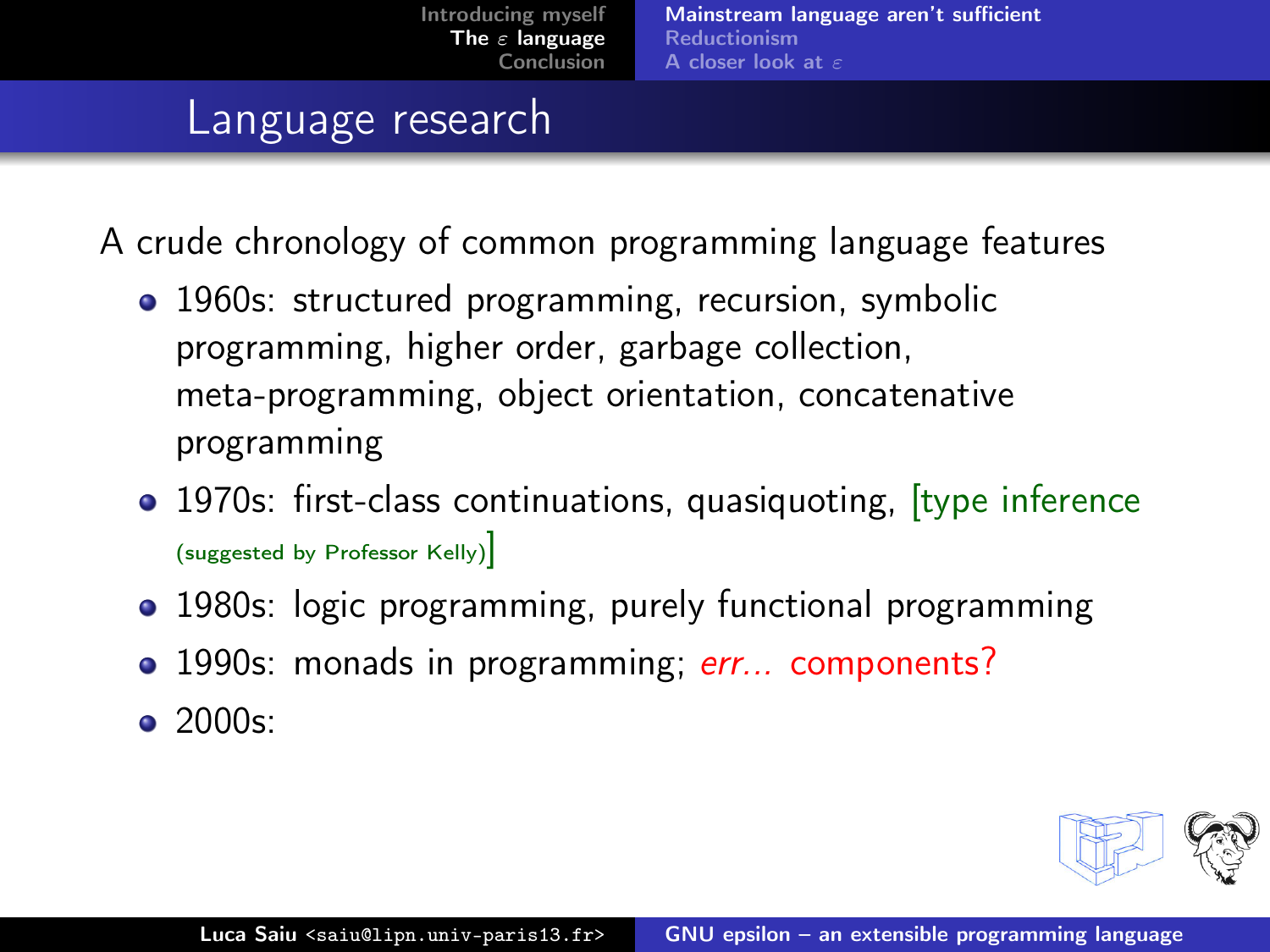#### Language research

- 1960s: structured programming, recursion, symbolic programming, higher order, garbage collection, meta-programming, object orientation, concatenative programming
- 1970s: first-class continuations, quasiquoting, *[type inference* (suggested by Professor Kelly)]
- 1980s: logic programming, purely functional programming
- 1990s: monads in programming; err... components?
- $\bullet$  2000s: err...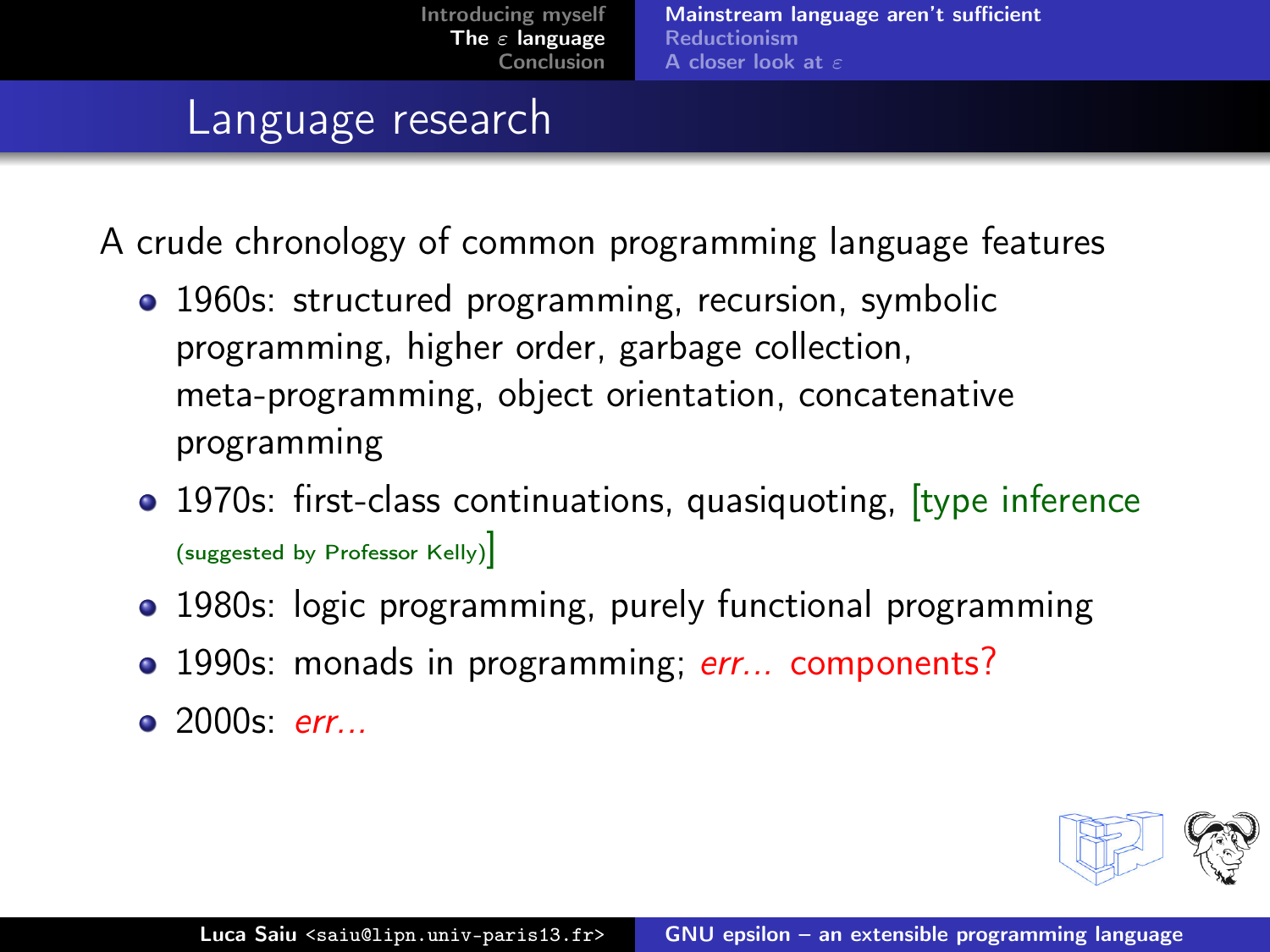### More Language research would be nice

- 1960s: structured programming, recursion, symbolic programming, higher order, garbage collection, meta-programming, object orientation, concatenative programming
- 1970s: first-class continuations, quasiquoting, *[type inference* (suggested by Professor Kelly)]
- 1980s: logic programming, purely functional programming
- 1990s: monads in programming; err... components?
- $\bullet$  2000s: err...

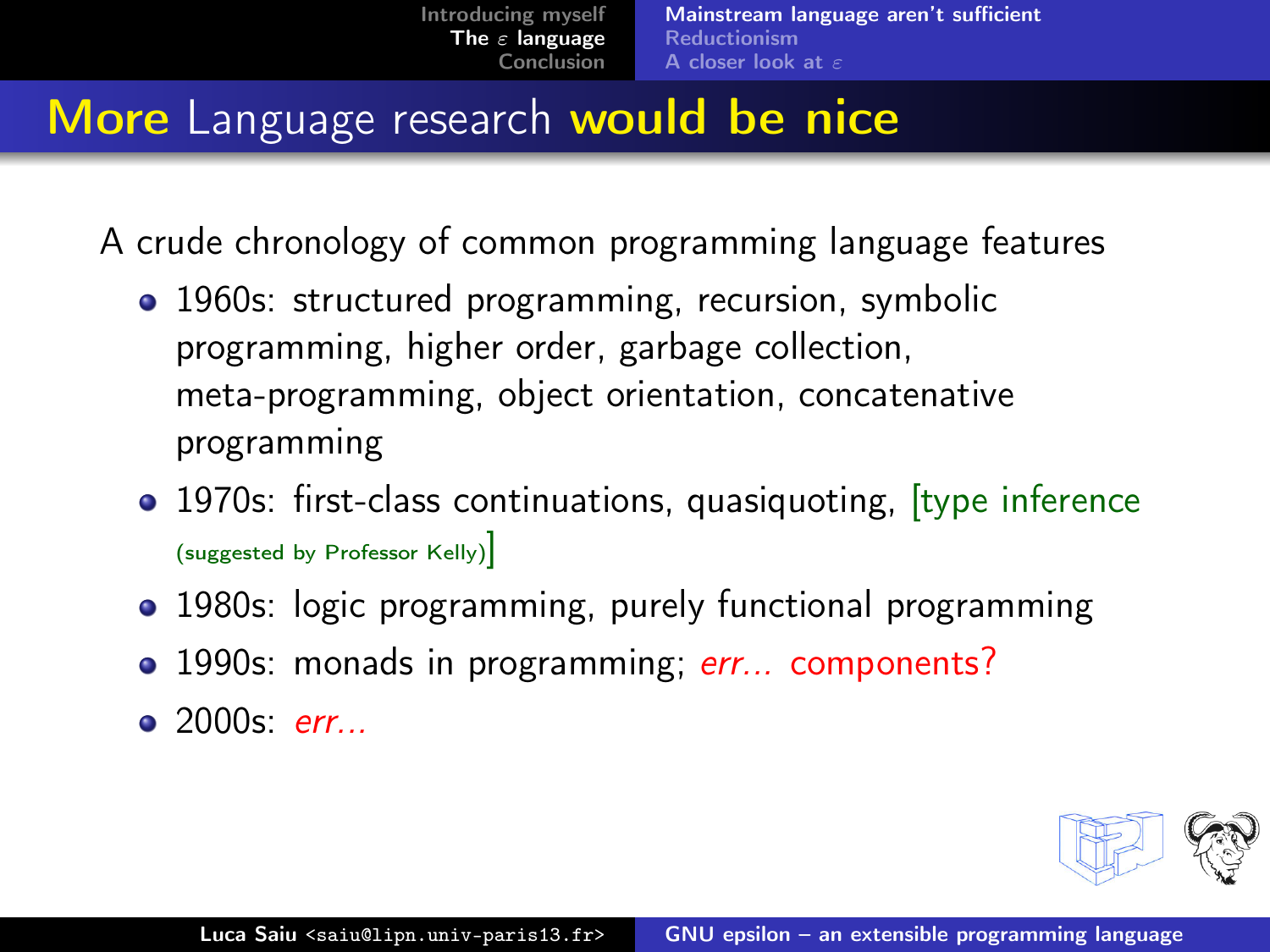## More Language research would be nice

A crude chronology of common programming language features

- 1960s: structured programming, recursion, symbolic programming, higher order, garbage collection, meta-programming, object orientation, concatenative programming
- 1970s: first-class continuations, quasiquoting, [type inference (suggested by Professor Kelly)]
- 1980s: logic programming, purely functional programming
- 1990s: monads in programming; err... components?
- <span id="page-14-0"></span> $\bullet$  2000s: err...

No, we didn't solve the expressivity problem. Whoever thinks we did is particularly far from the solution.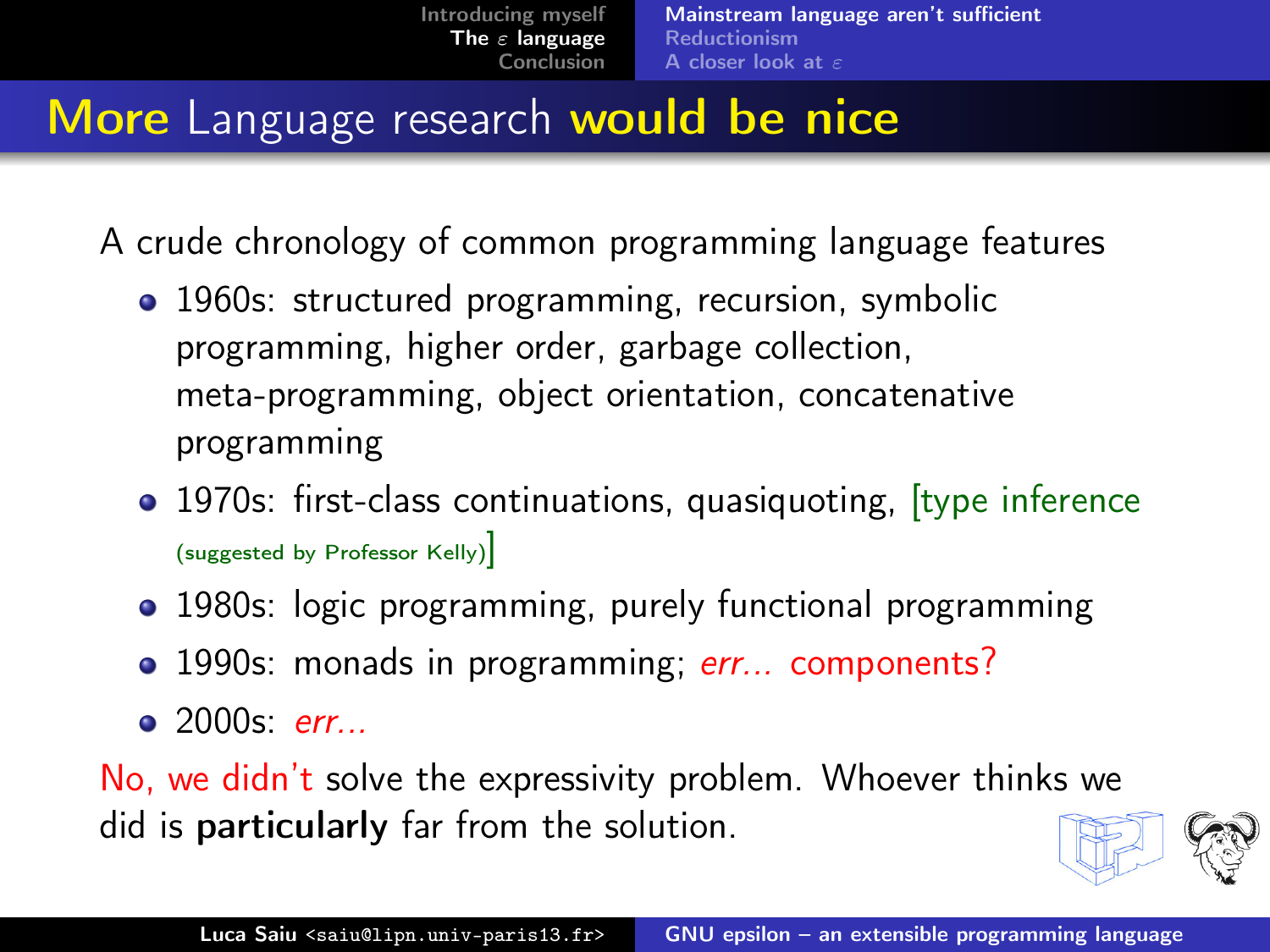### "Modern" languages aren't expressive enough

- Program requirements get more and more complex
- $\bullet$  Programs grow, too:  $\sim 10^6$  LoC is not unusual
- But languages stopped evolving
	- Programs are hard to get right
	- $\bullet$  Sometimes we  $do$  need to prove properties about programs (by machine, for realistic programs)...
		- ...so we need a *formal specification* (necessary but not sufficient)

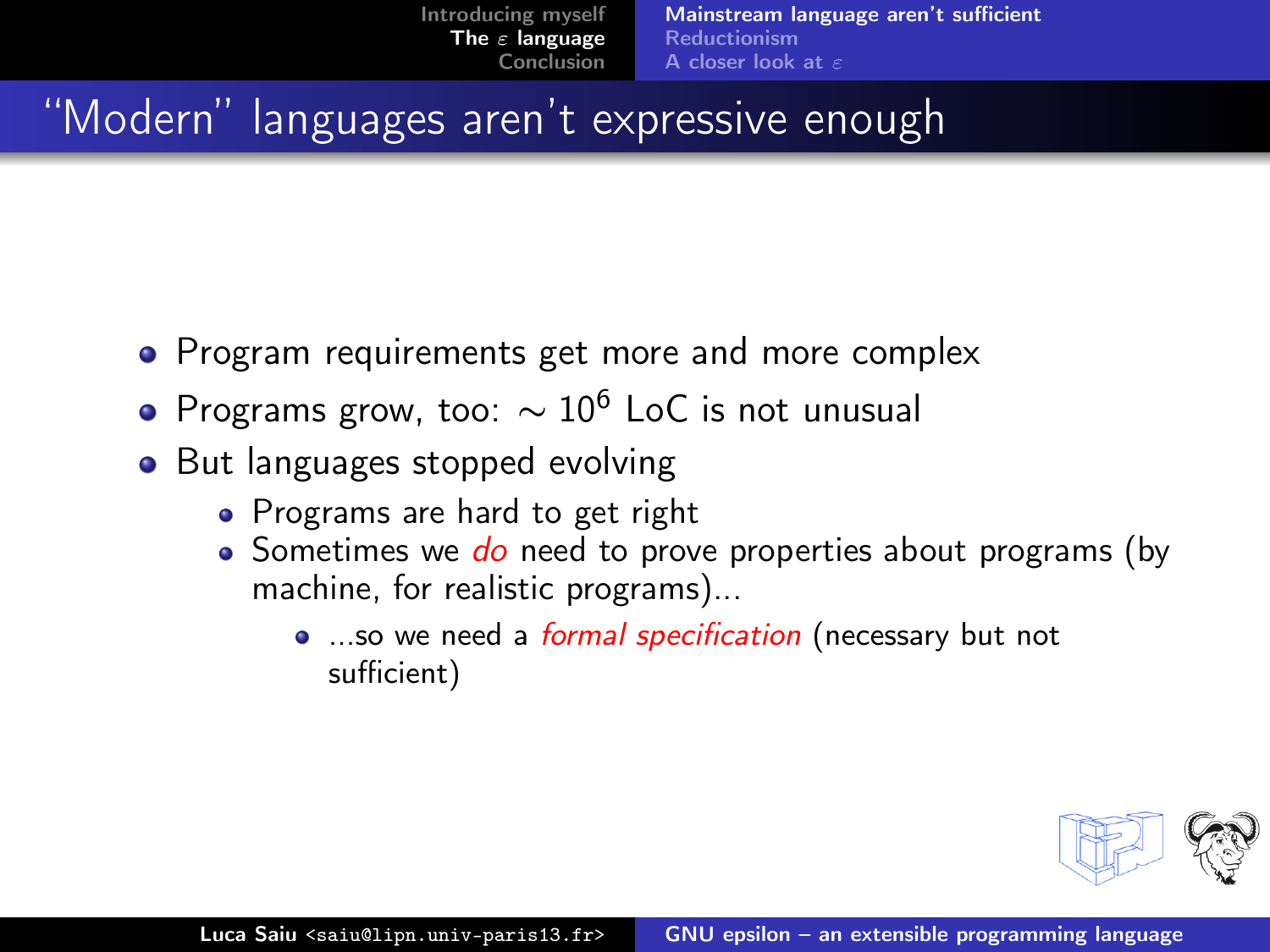### "Modern" languages are way too complex for proofs

- The Definition of Standard ML, Revised Edition, 1997, 128 pp. (very dense formal specification)
- Revised<sup>6</sup> Report on the Algorithmic Language Scheme, 2007 187 pp. (with a non-normative and partial formal specification in an appendix)
- **•** Haskell 98 Language and Libraries The Revised Report, 2003, 270 pp. (no formal specification)
- ISO/IEC 9899:201x Programming languages C, March 2009 draft,  $564$  pp. (no formal specification)
- The Java Language Specification, Third Edition, June 2009, 684 pp. (no formal specification)
- ANSI INCITS 226-1994 (R2004) Common Lisp, 1153 pp. (no formal specification)
- $\bullet$  ISO/IEC 14882: Programming Language C++, June 2009 draft,  $1326$  pp. (no formal specification)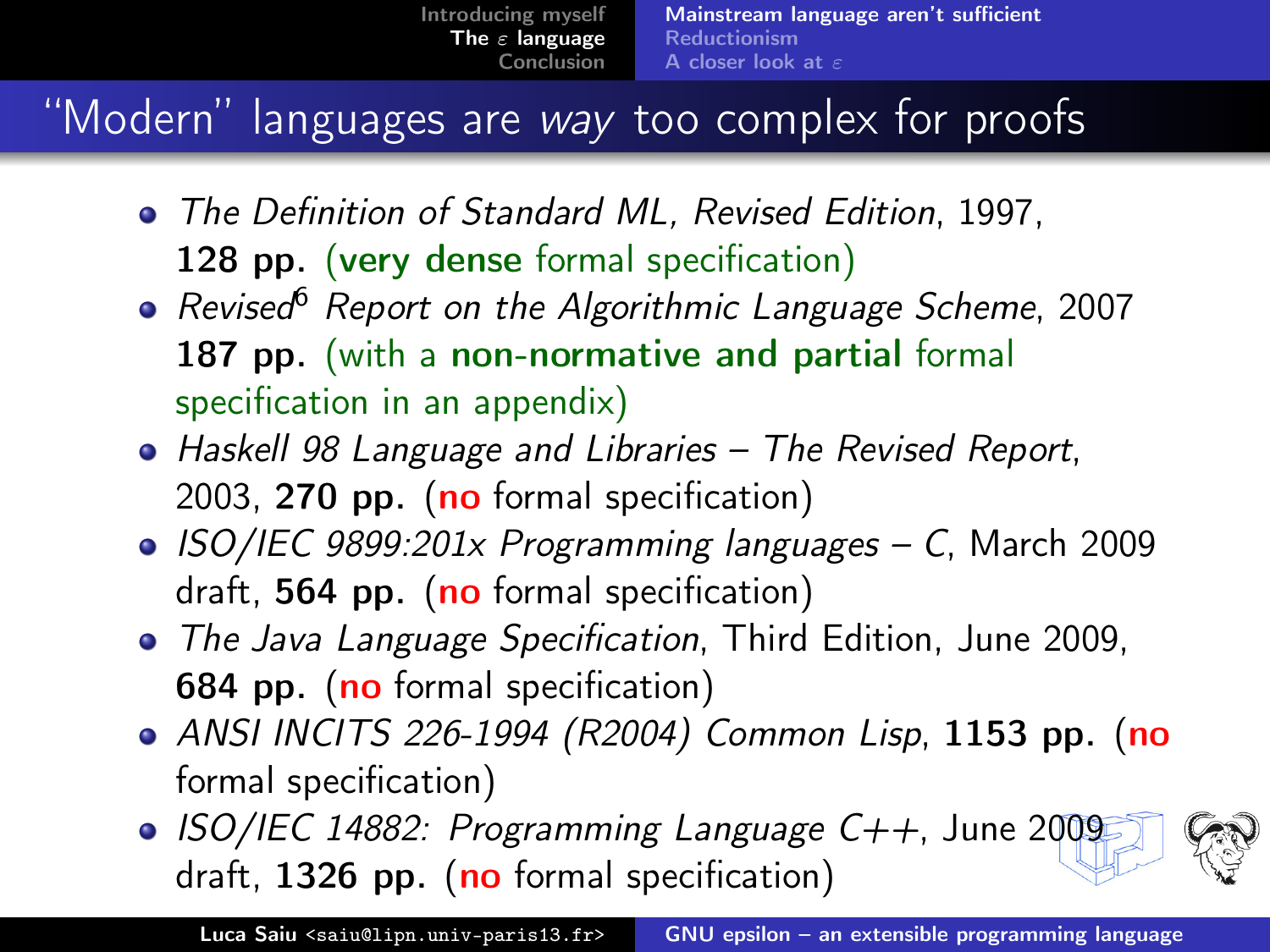### The silver bullet, in my opinion

<span id="page-17-0"></span>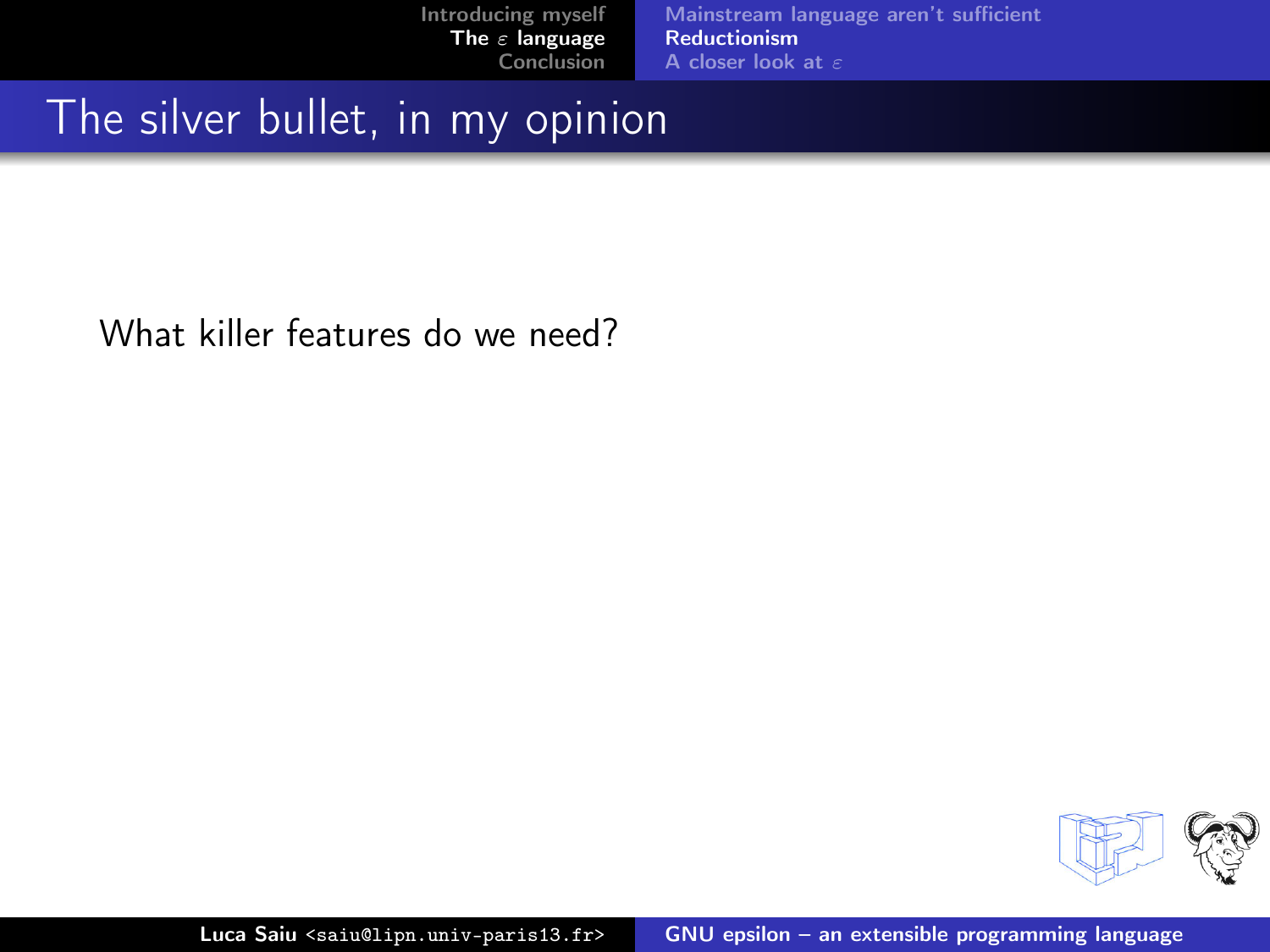### The silver bullet, in my opinion

What killer features do we need?

• Of course I've got opinions, but in general I don't know

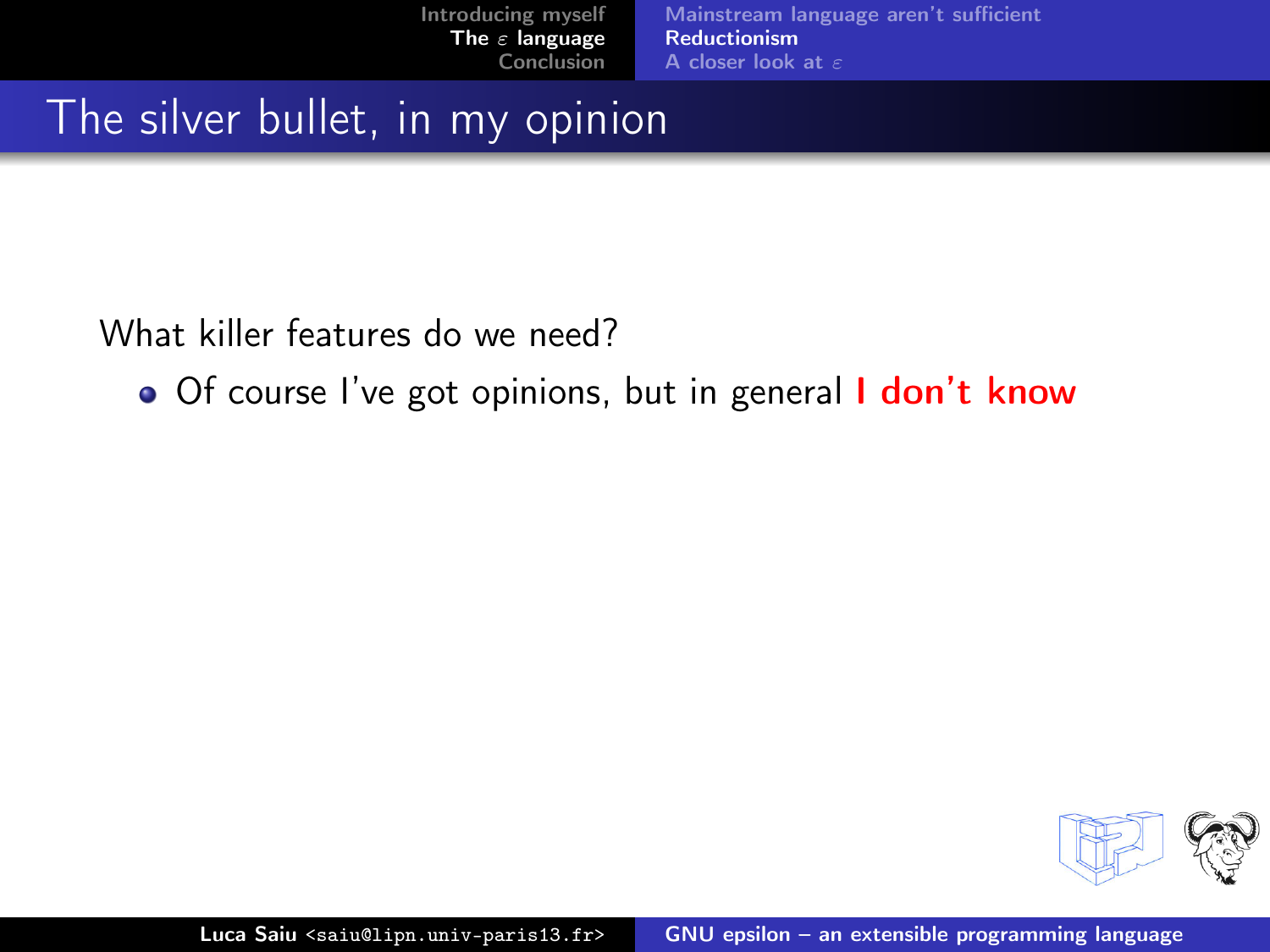The silver bullet, in my opinion: reductionism

- Of course I've got opinions, but in general I don't know
- So, *delay decisions* and let users build the langauge

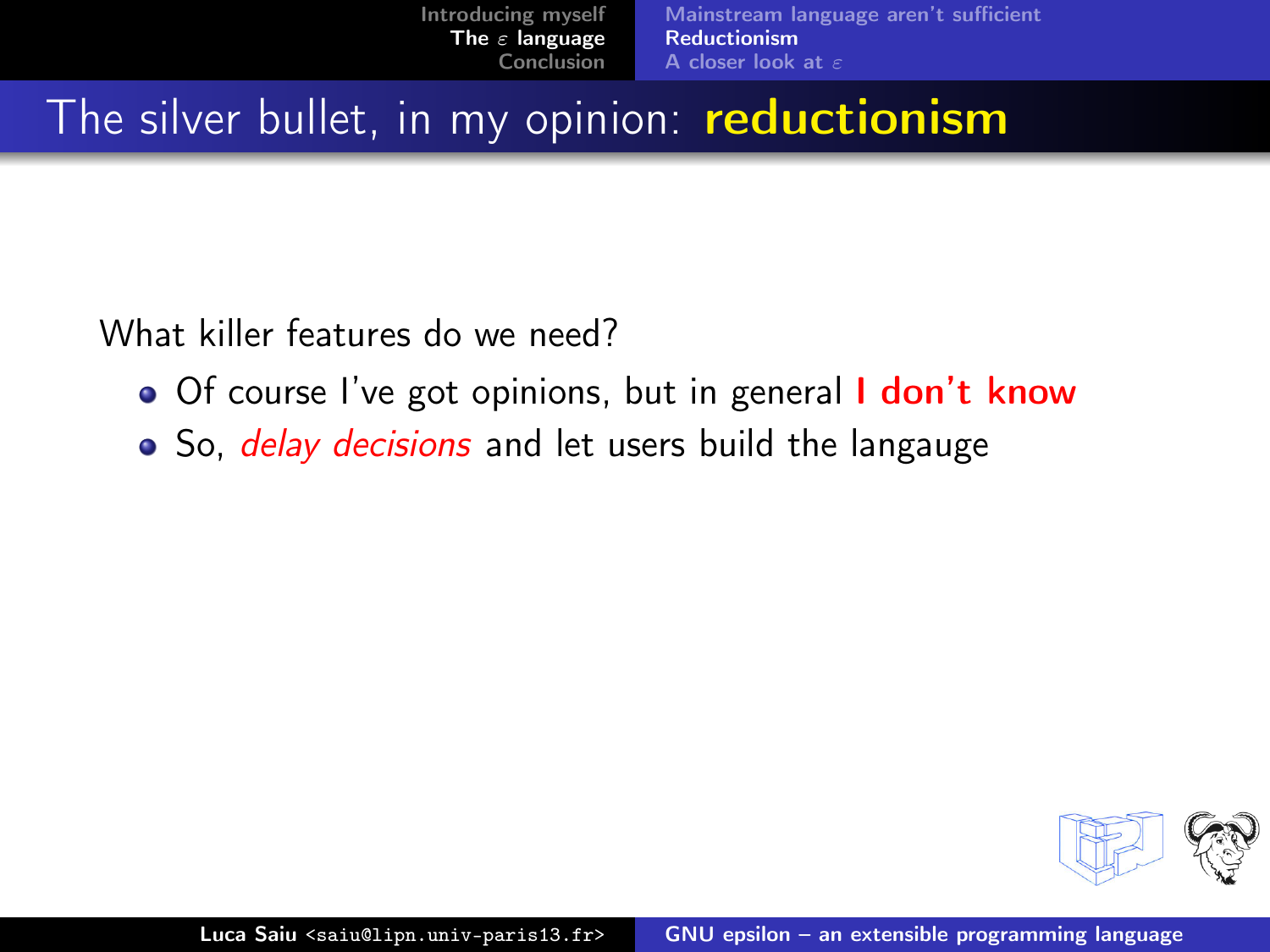The silver bullet, in my opinion: reductionism

- Of course I've got opinions, but in general I don't know
- So, *delay decisions* and let users build the langauge
	- Small kernel language
	- Syntactic abstraction
	- **•** Formal specification

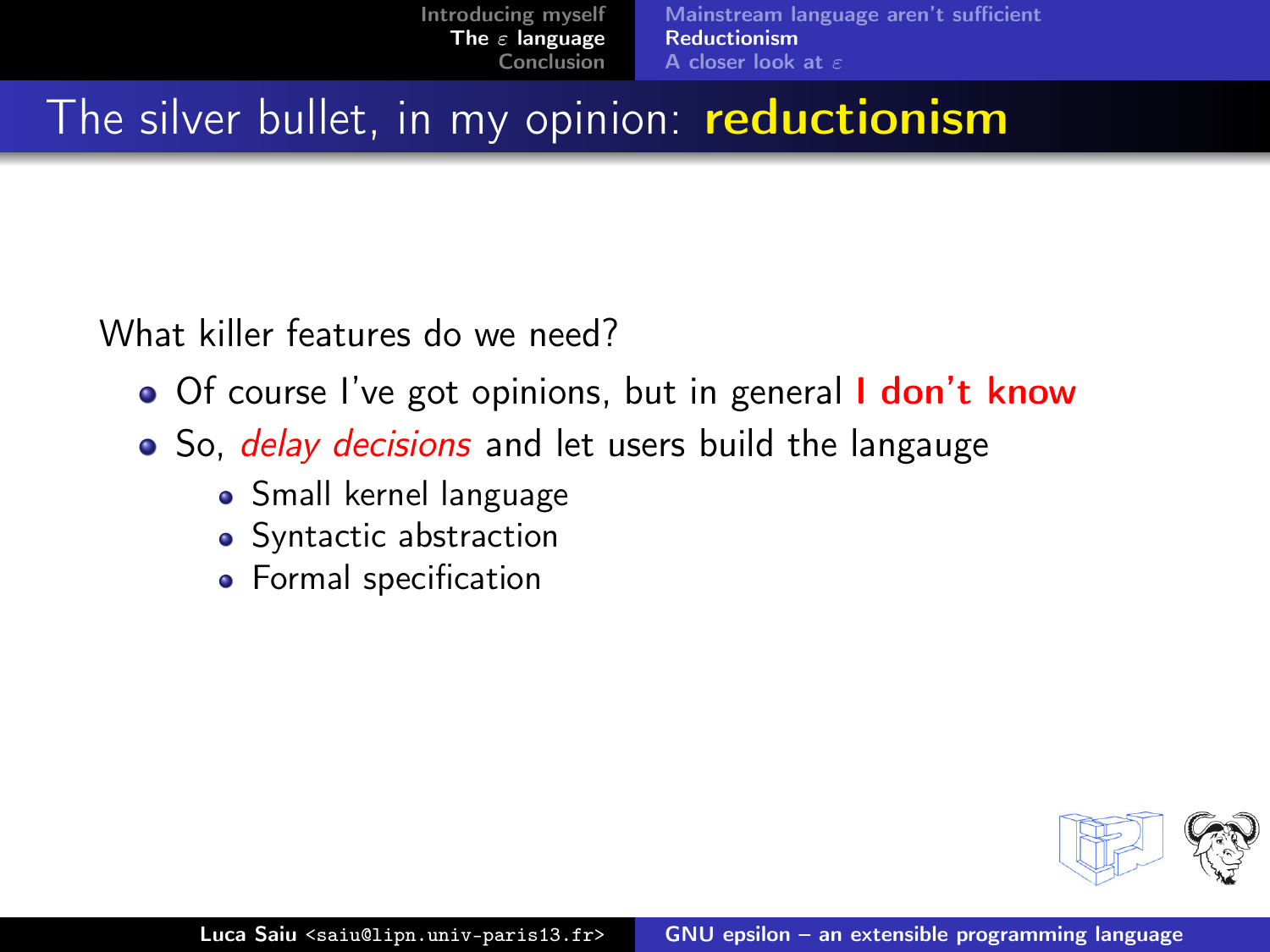The silver bullet, in my opinion: reductionism

- Of course I've got opinions, but in general I don't know
- So, *delay decisions* and let users build the langauge
	- Small kernel language
	- Syntactic abstraction
	- **•** Formal specification
- <span id="page-21-0"></span>• We need radical experimentation again!
	- Many *personalities* on top of the same kernel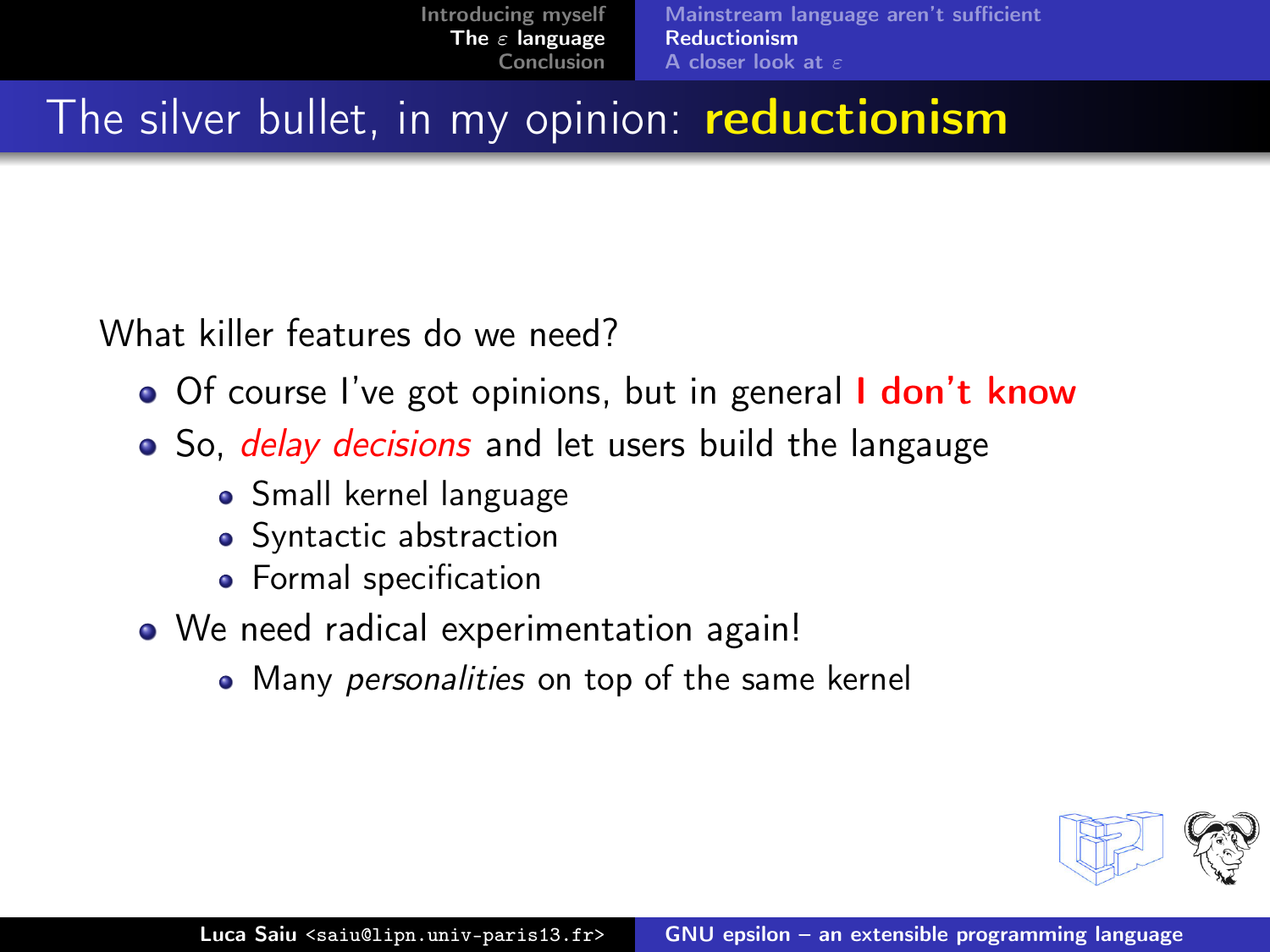## A Scheme demo

#### Have a look at an expressive language (it's not  $\varepsilon$ )

#### Raise your hand if you know some Lisp dialect .

#### [Quick Scheme demo: McCarthy's amb operator, macros and call/cc]

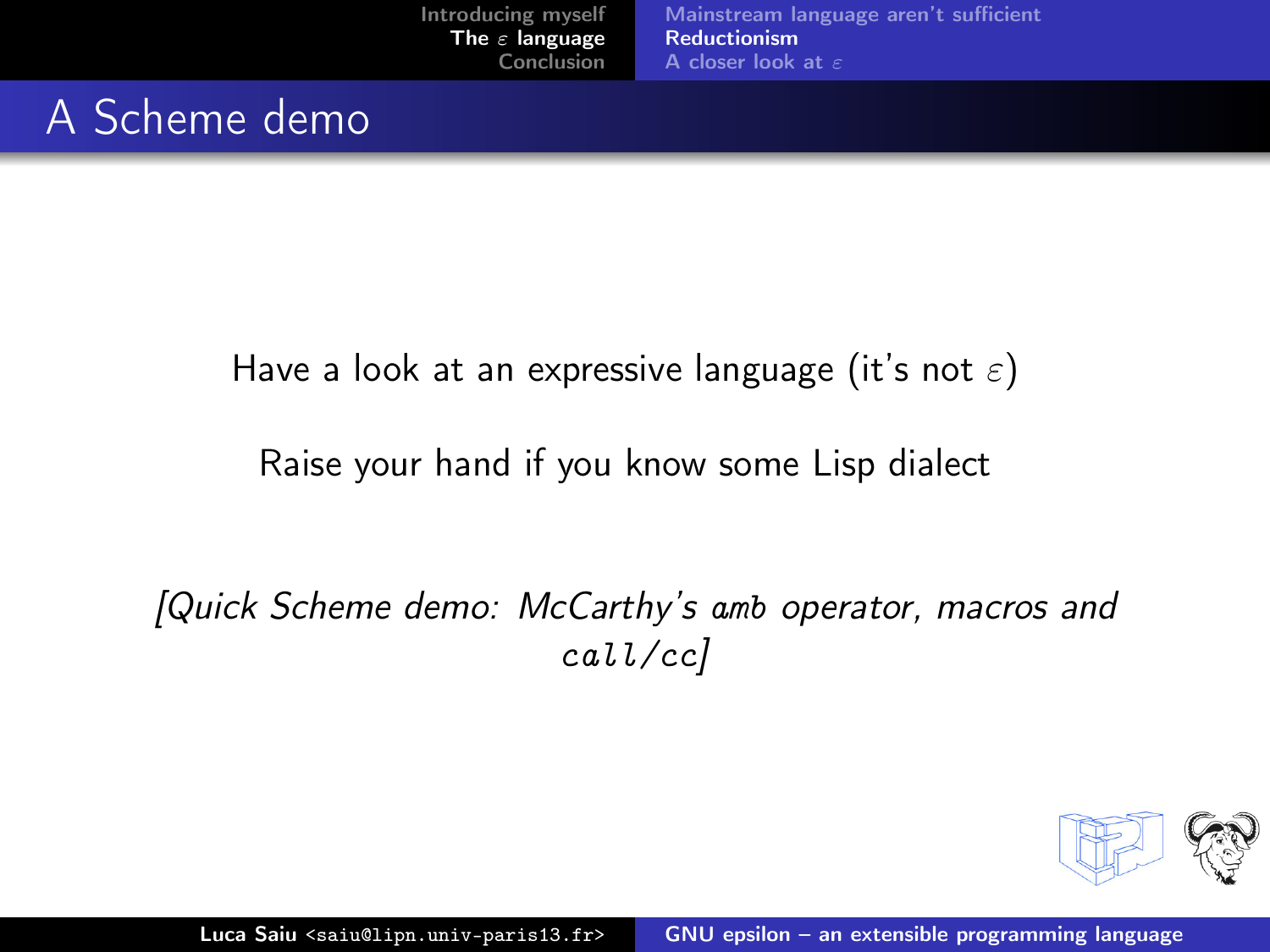### Problems I see with Scheme

- High level kernel
	- Very hard to compile efficiently and analyze...
	- ...you pay for the complexity of call/cc even when you don't use it
		- **•** performance, in some implementations
		- intellectual complexity
- Still relatively complex
	- Last standard ( $R^6RS$ , 2007): 187 pages in English
	- Too big to have a complete formal specification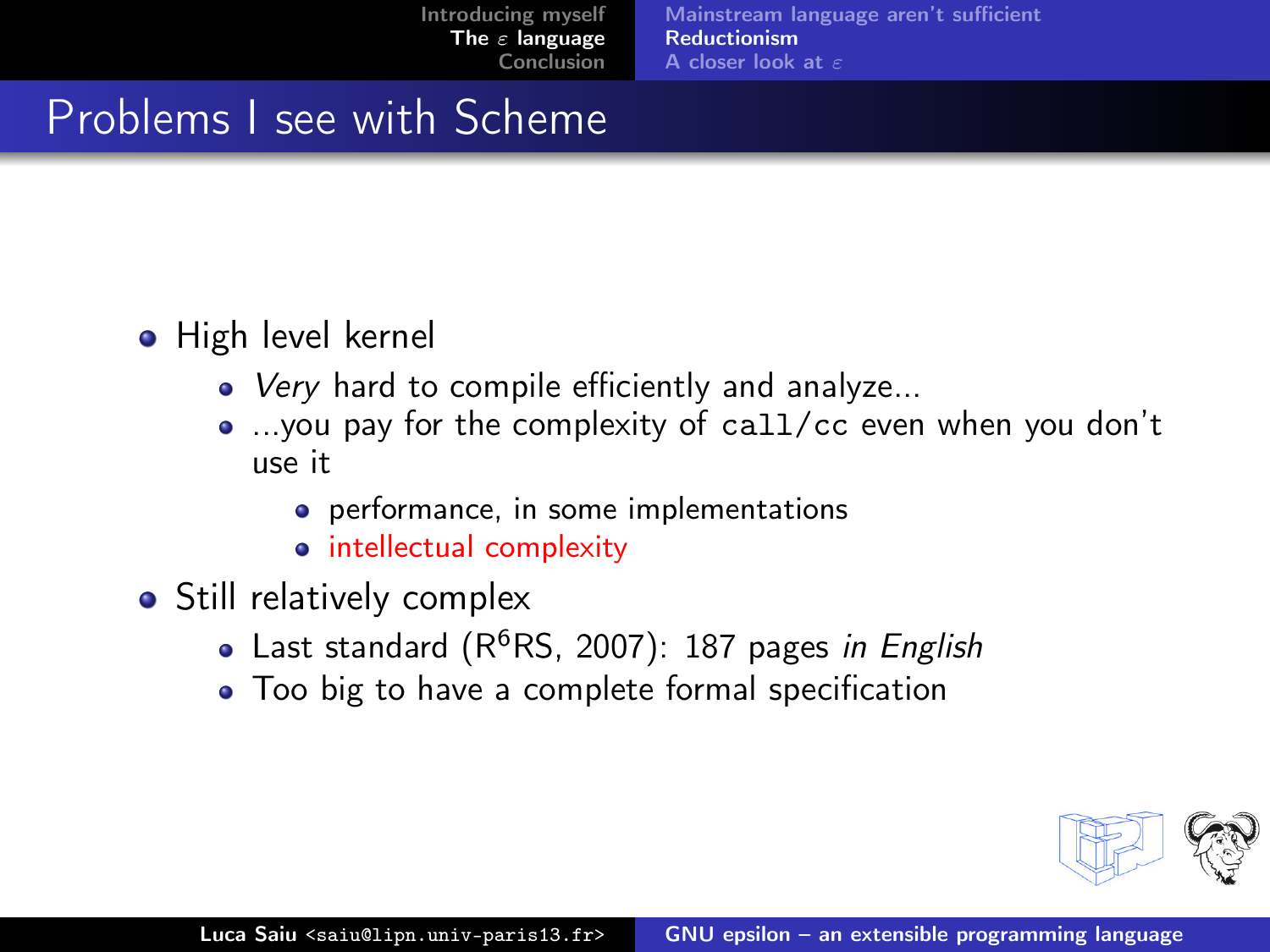### What I call reductionism is not new. Can you recognize this?

"a language design of the old school is a pattern for programs. But now we need to 'go meta.' We should now think of a language design as a pattern for language designs, a tool for making more tools of the same kind. [...] My point is that a good programmer in these times does not just write programs. A good programmer builds a working vocabulary. In other words, a good programmer does language design, though not from scratch, but by building on the frame of a base language." (my emphasis) .

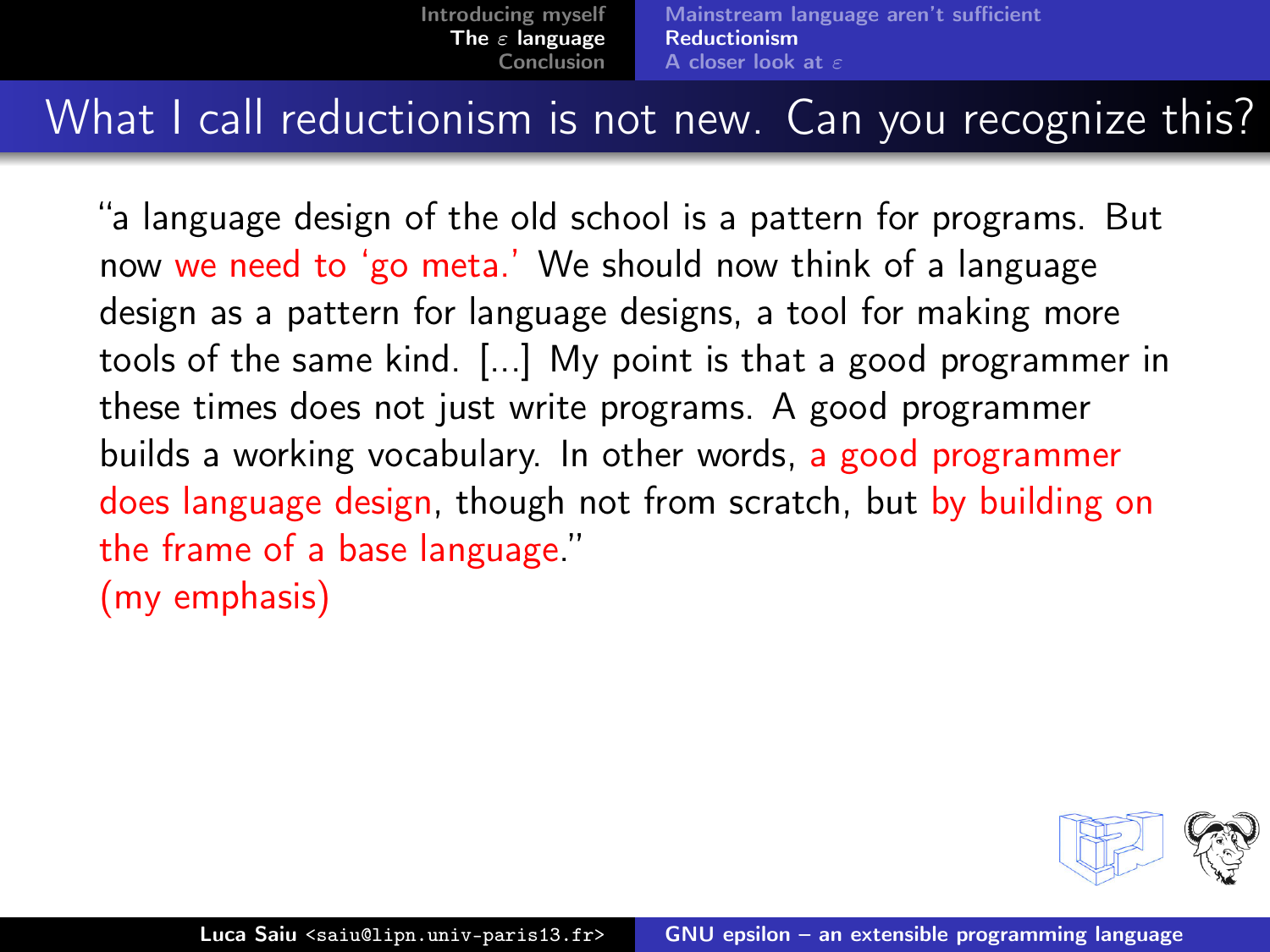### What I call reductionism is not new. Can you recognize this?

"a language design of the old school is a pattern for programs. But now we need to 'go meta.' We should now think of a language design as a pattern for language designs, a tool for making more tools of the same kind. [...] My point is that a good programmer in these times does not just write programs. A good programmer builds a working vocabulary. In other words, a good programmer does language design, though not from scratch, but by building on the frame of a base language." (my emphasis) .

—Guy L. Steele Jr., Growing a Language, 1998

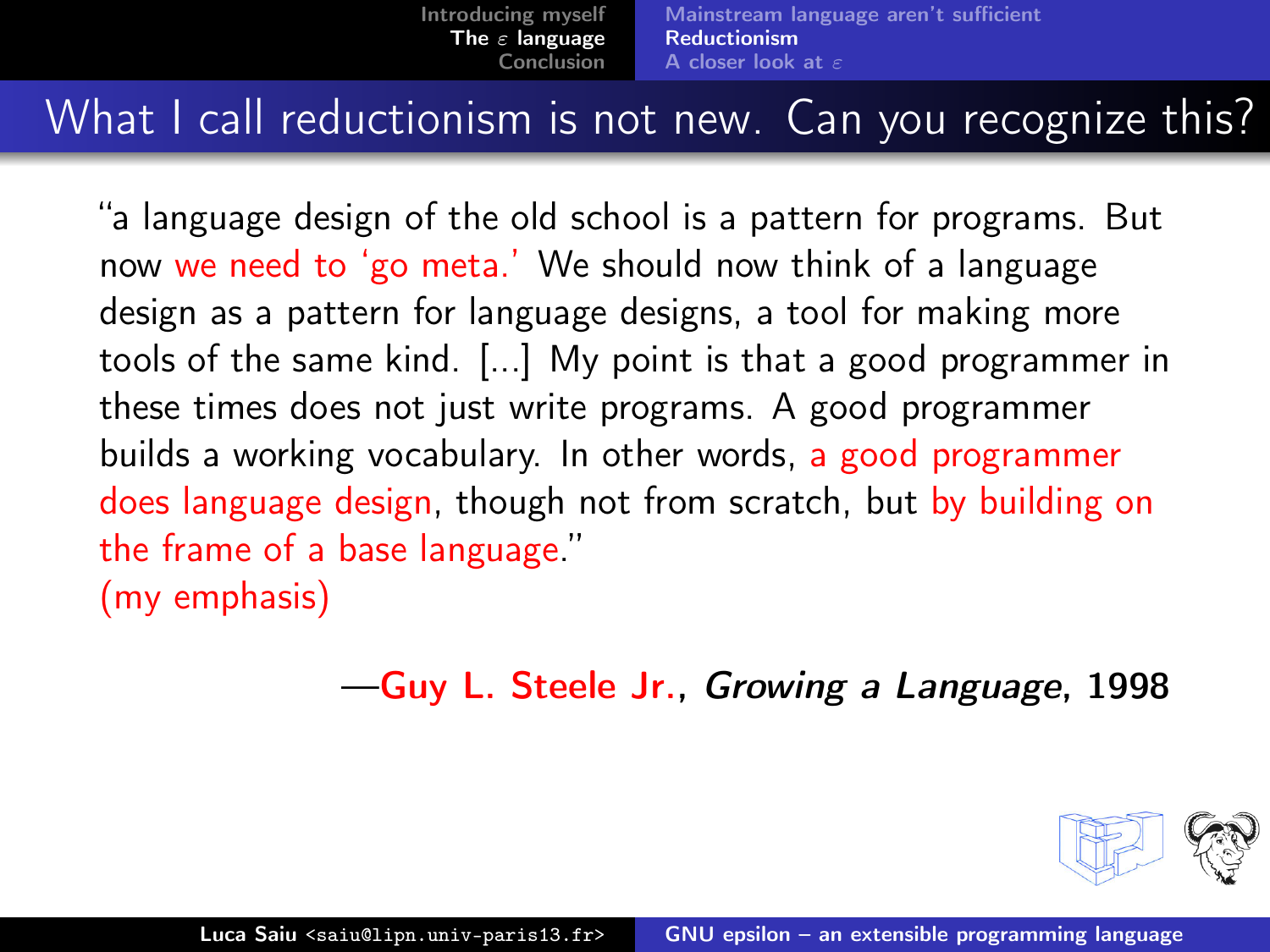### What I call reductionism is not new. Can you recognize this?

"a language design of the old school is a pattern for programs. But now we need to 'go meta.' We should now think of a language design as a pattern for language designs, a tool for making more tools of the same kind. [...] My point is that a good programmer in these times does not just write programs. A good programmer builds a working vocabulary. In other words, a good programmer does language design, though not from scratch, but by building on the frame of a base language." (my emphasis) .

#### —Guy L. Steele Jr., Growing a Language, 1998

What kernel language did he plan to build on?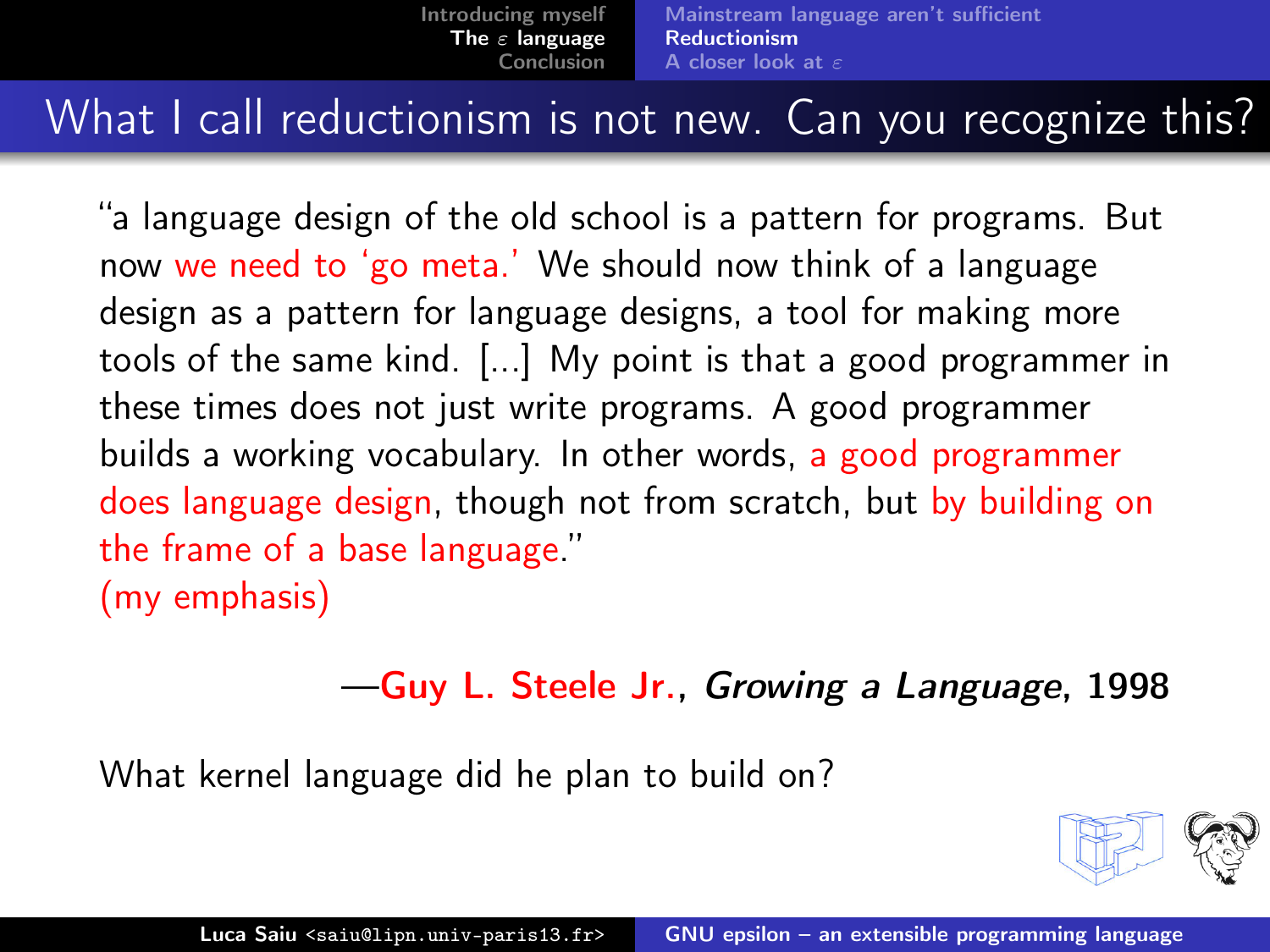#### What I call reductionism is not new. Can you recognize this?

"a language design of the old school is a pattern for programs. But now we need to 'go meta.' We should now think of a language design as a pattern for language designs, a tool for making more tools of the same kind. [...] My point is that a good programmer in these times does not just write programs. A good programmer builds a working vocabulary. In other words, a good programmer does language design, though not from scratch, but by building on the frame of a base language." (my emphasis) .

#### —Guy L. Steele Jr., Growing a Language, 1998

What kernel language did he plan to build on? **Java** (!)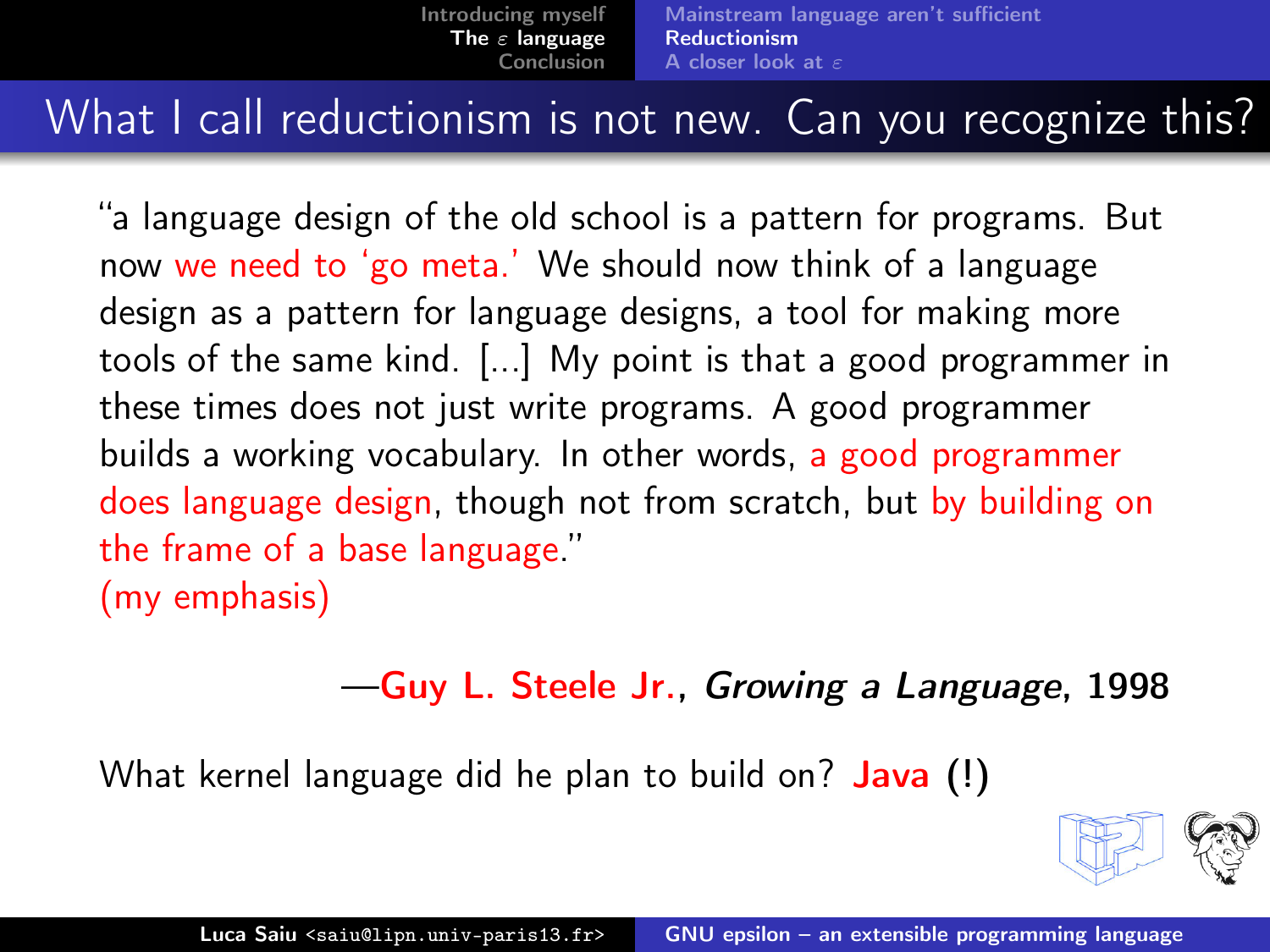### What I call reductionism is not new. Can you recognize this?

"a language design of the old school is a pattern for programs. But now we need to 'go meta.' We should now think of a language design as a pattern for language designs, a tool for making more tools of the same kind. [...] My point is that a good programmer in these times does not just write programs. A good programmer builds a working vocabulary. In other words, a good programmer does language design, though not from scratch, but by building on the frame of a base language." (my emphasis) .

#### —Guy L. Steele Jr., Growing a Language, 1998

What kernel language did he plan to build on? **Java** (!) To Steele's credit, his later proposals based on Fortress are more realistic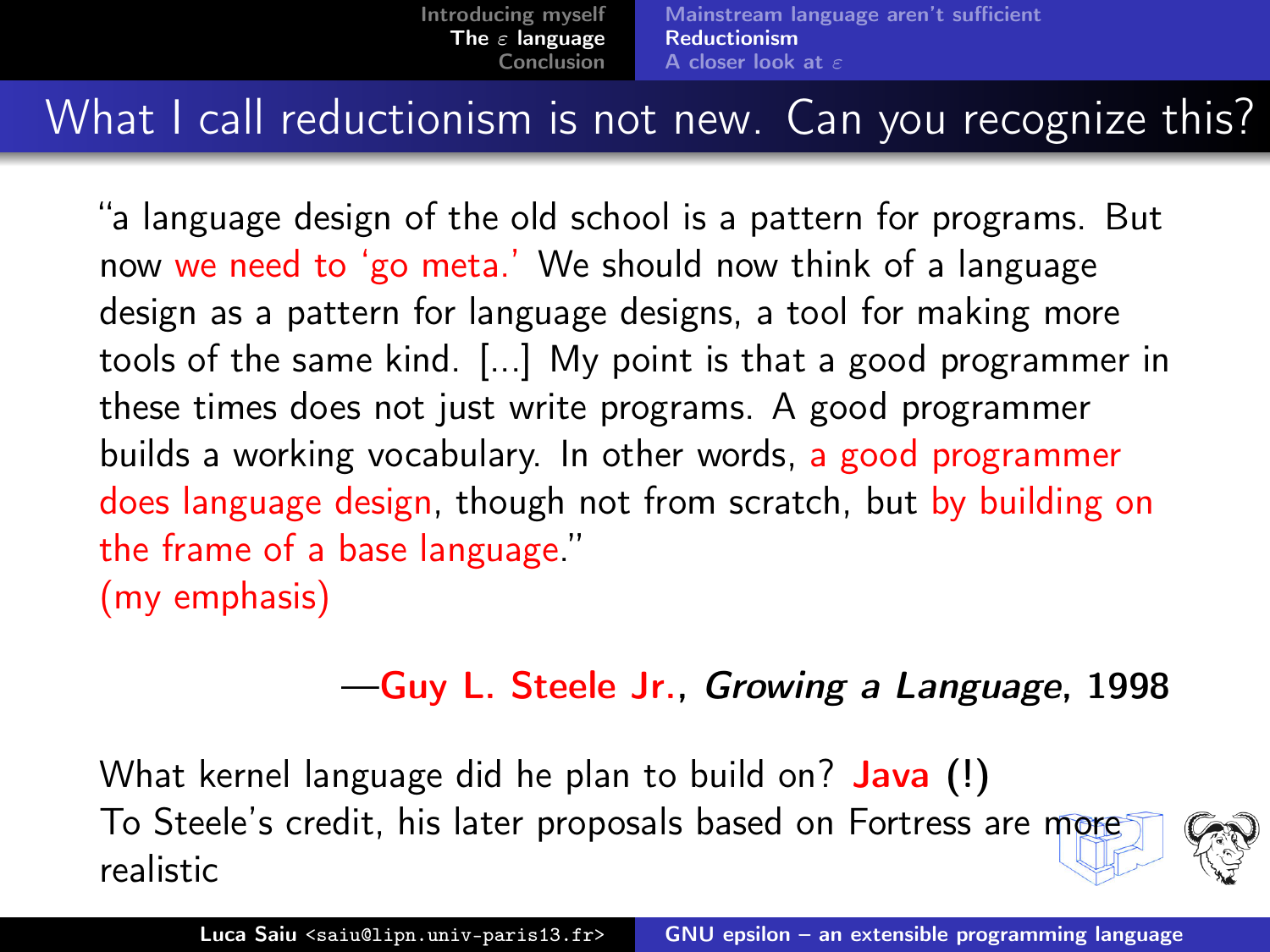## **Reflection**

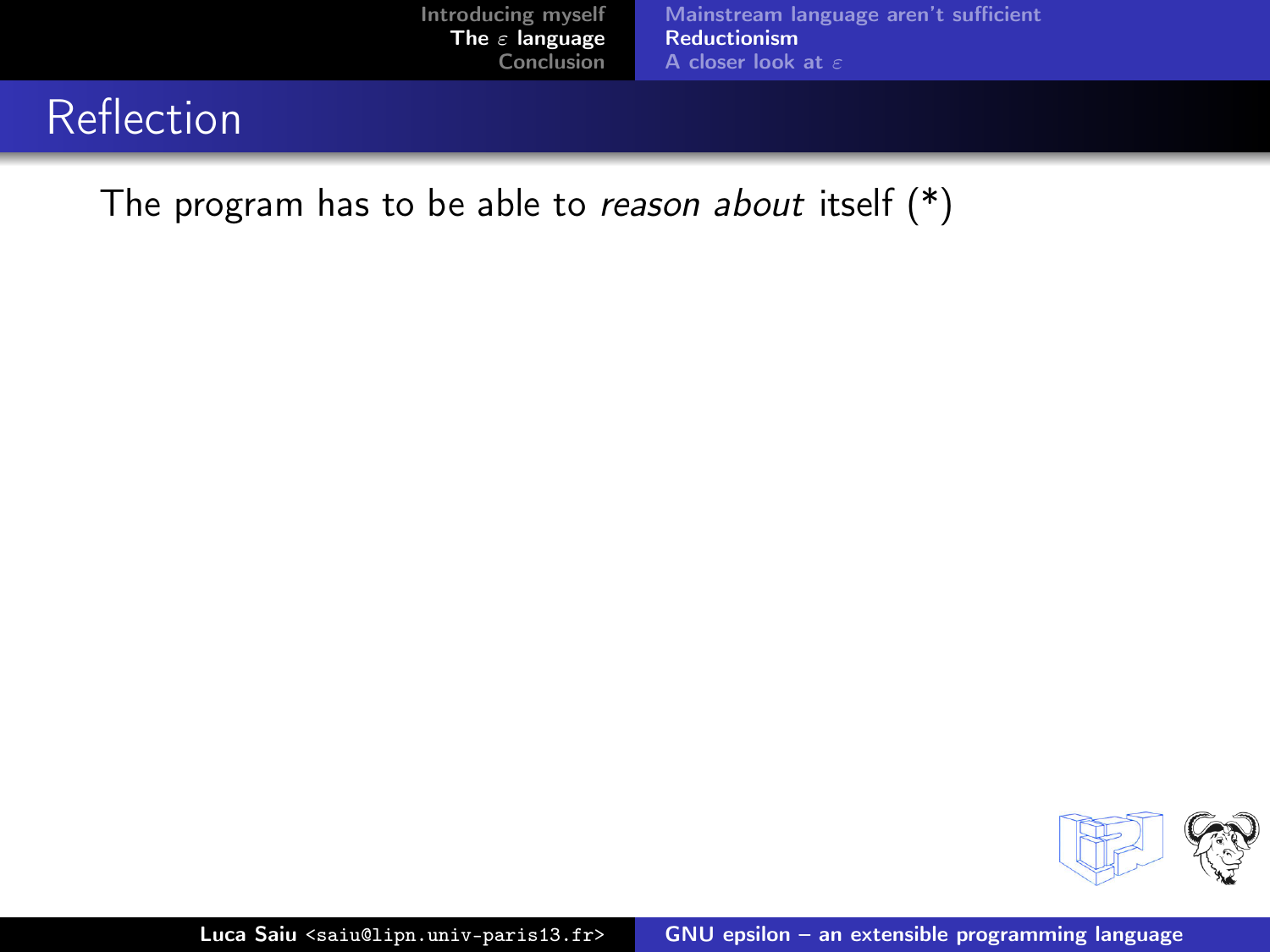## Reflection

The program has to be able to reason about itself  $(*)$ 

• Good error reporting: failed within the else branch of the conditional starting at line 35

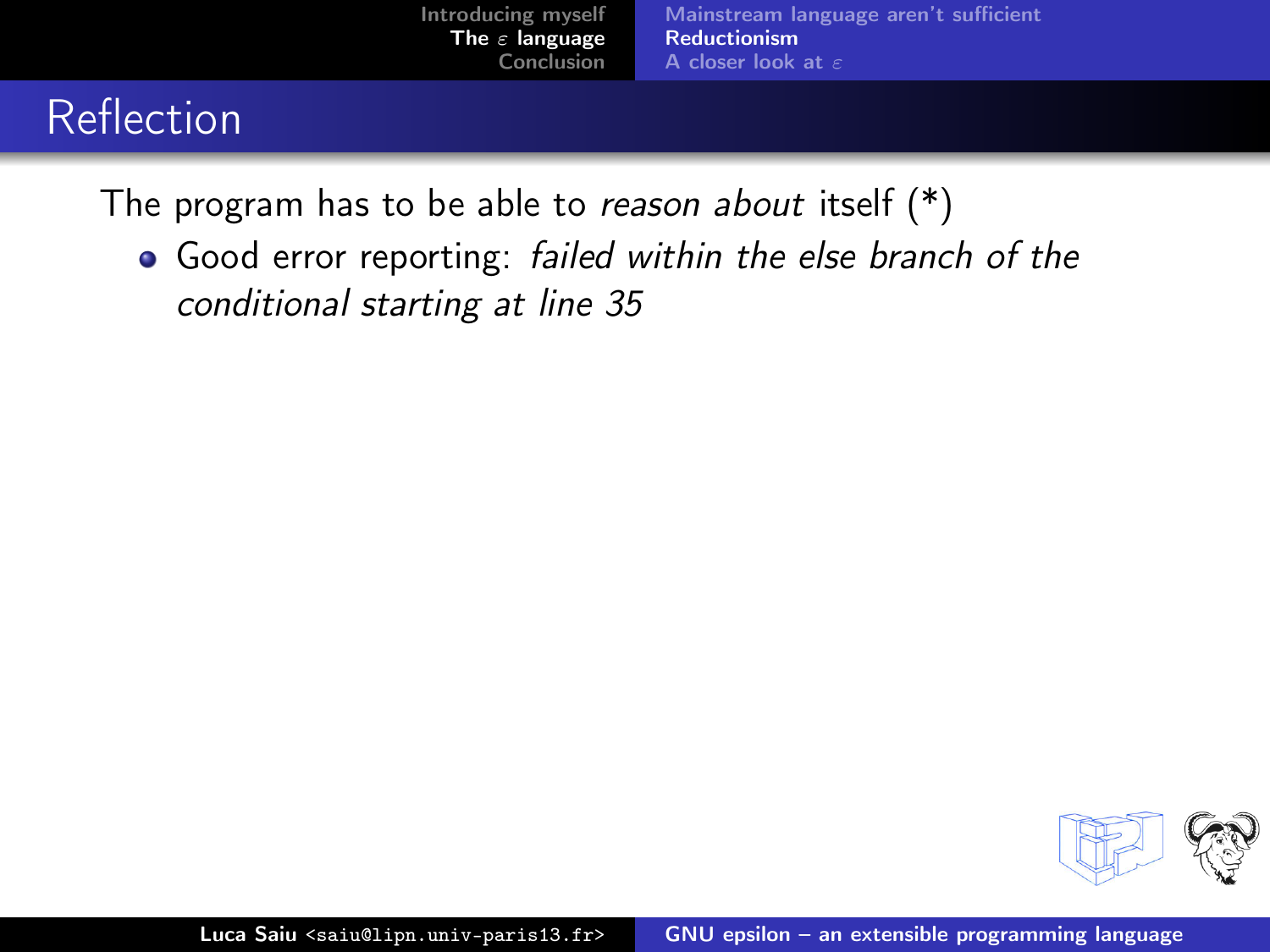# Reflection

- Good error reporting: failed within the else branch of the conditional starting at line 35
- Analyses on the program state
	- $\bullet$  unexec
	- Checkpointing
	- **Compiling** [the compiler is just a procedure!]

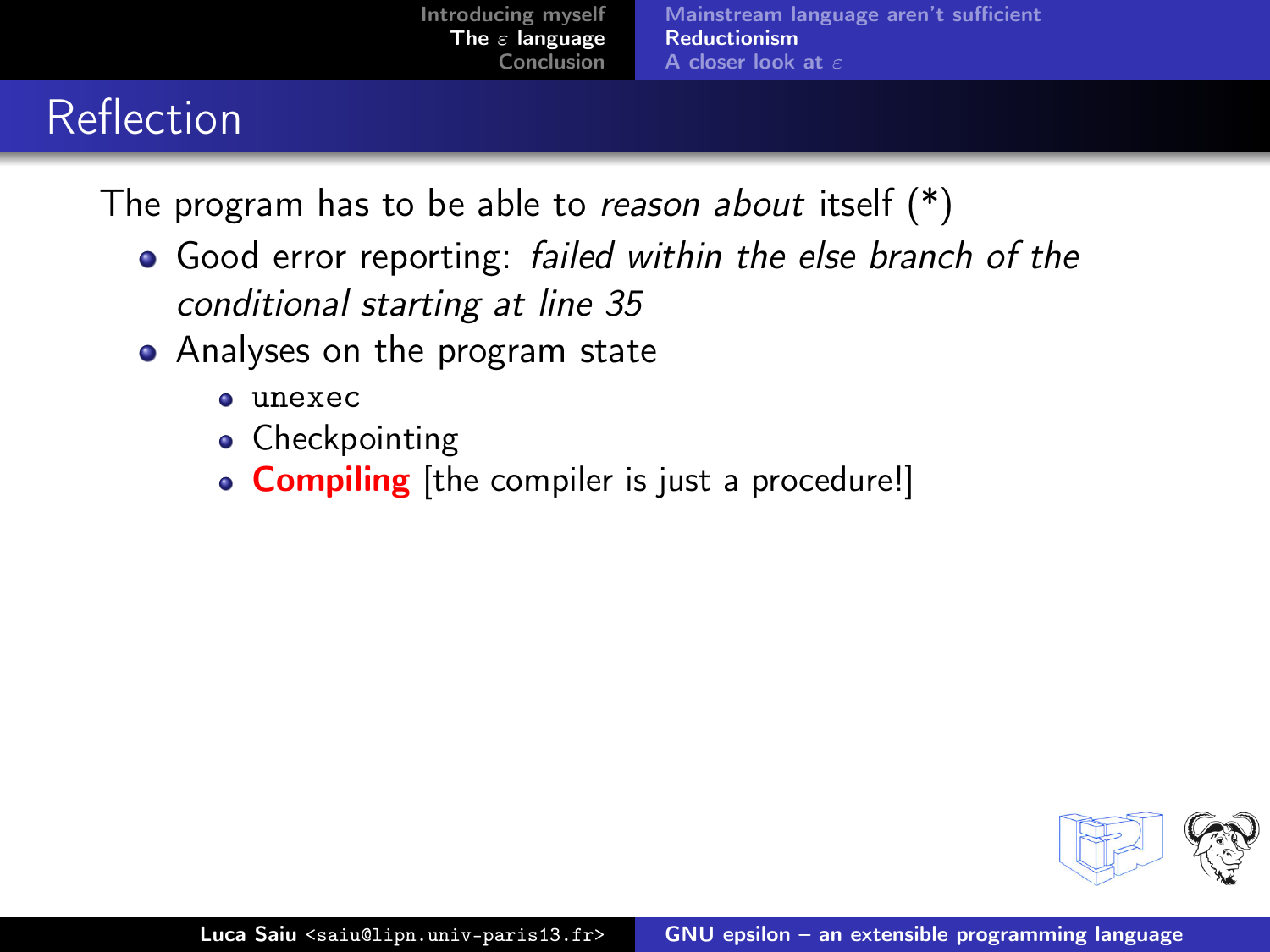# Reflection

The program has to be able to reason about itself  $(*)$ 

- Good error reporting: failed within the else branch of the conditional starting at line 35
- Analyses on the program state
	- $\bullet$  unexec
	- Checkpointing
	- Compiling [the compiler is just a procedure!]

The program has to be able to *update* itself (\*\*)

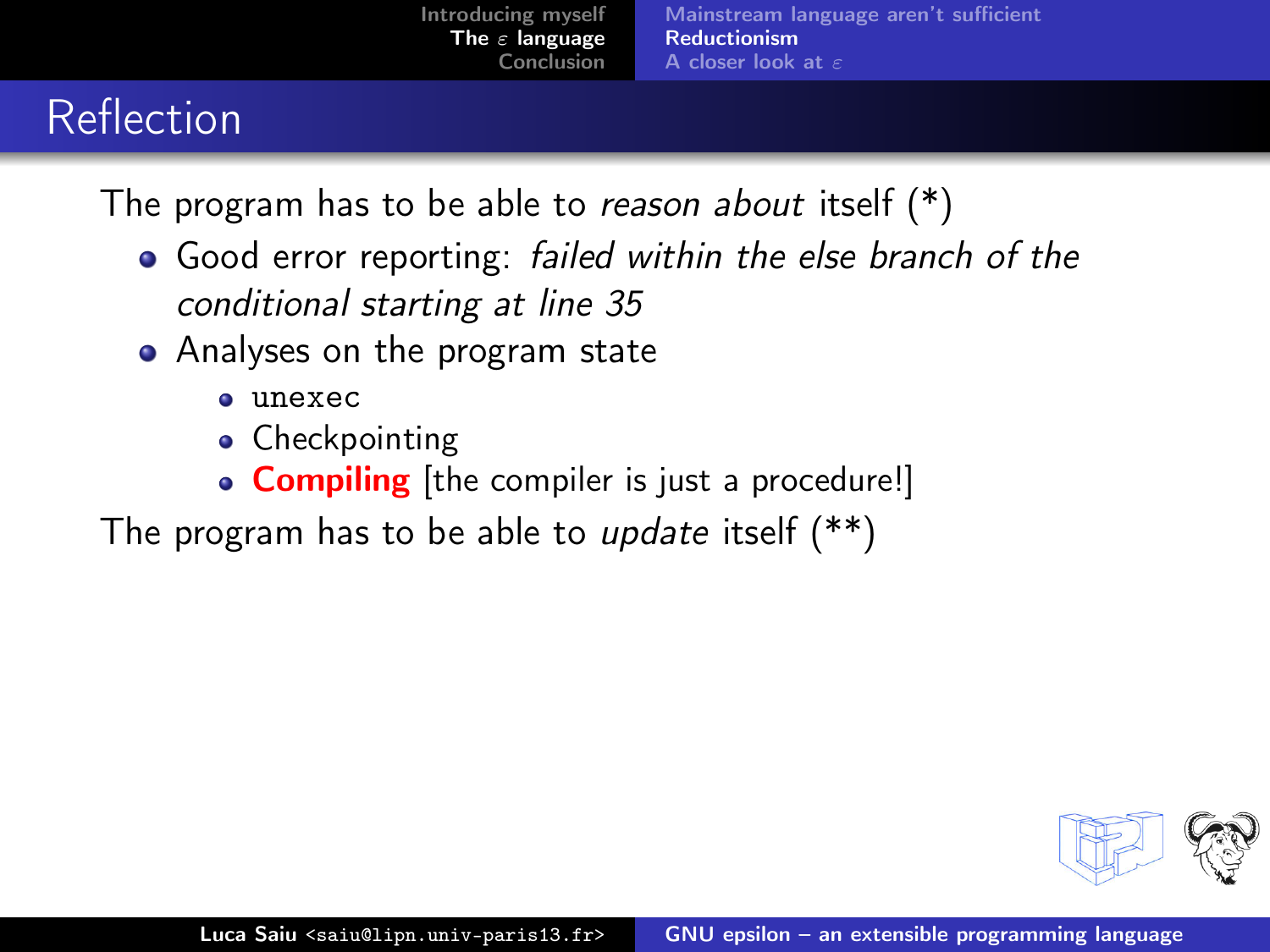# Reflection

- Good error reporting: failed within the else branch of the conditional starting at line 35
- Analyses on the program state
	- $\bullet$  unexec
	- Checkpointing
	- Compiling [the compiler is just a procedure!]
- The program has to be able to *update* itself (\*\*)
	- **Transformations à-la-CPS**

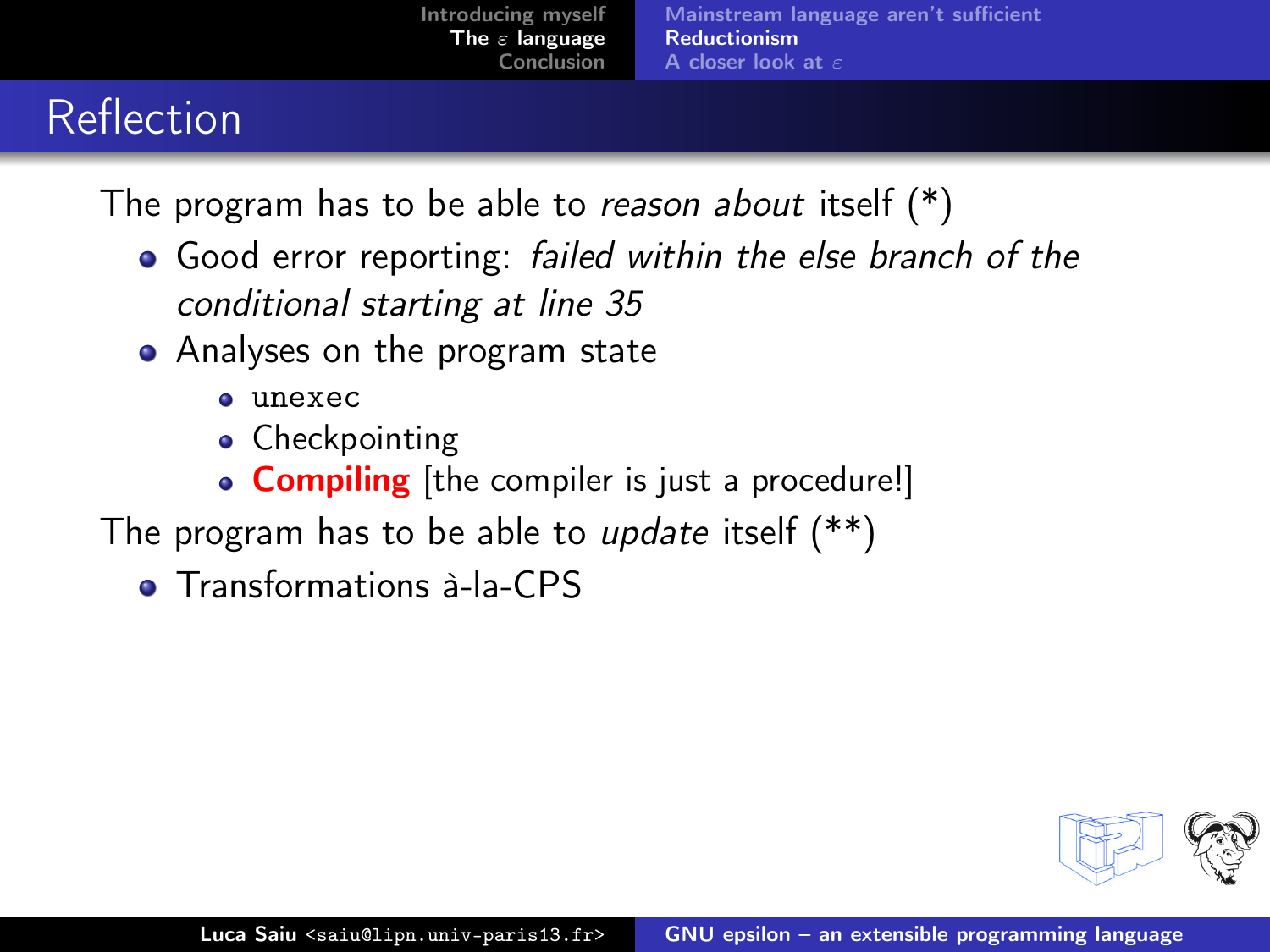# Reflection

- Good error reporting: failed within the else branch of the conditional starting at line 35
- Analyses on the program state
	- $\bullet$  unexec
	- Checkpointing
	- Compiling [the compiler is just a procedure!]
- The program has to be able to *update* itself (\*\*)
	- **Transformations à-la-CPS**
	- **Compiler optimizations** [my idea: nondeterministic rewrite system, hill-climbing]

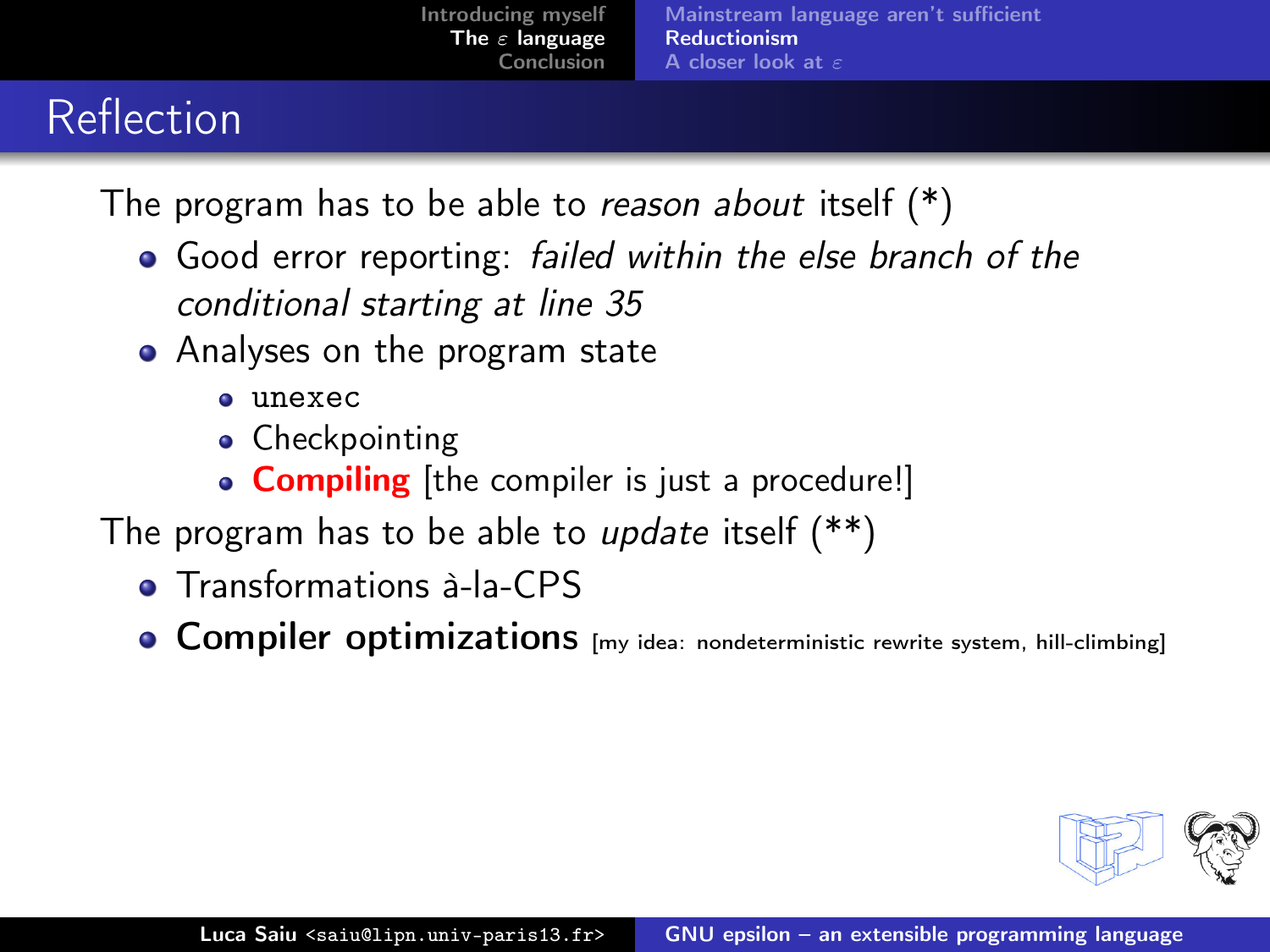# Reflection

- Good error reporting: failed within the else branch of the conditional starting at line 35
- Analyses on the program state
	- $\bullet$  unexec
	- Checkpointing
	- Compiling [the compiler is just a procedure!]
- The program has to be able to *update* itself (\*\*)
	- **Transformations à-la-CPS**
	- **Compiler optimizations** [my idea: nondeterministic rewrite system, hill-climbing]
	- Compile-time garbage collection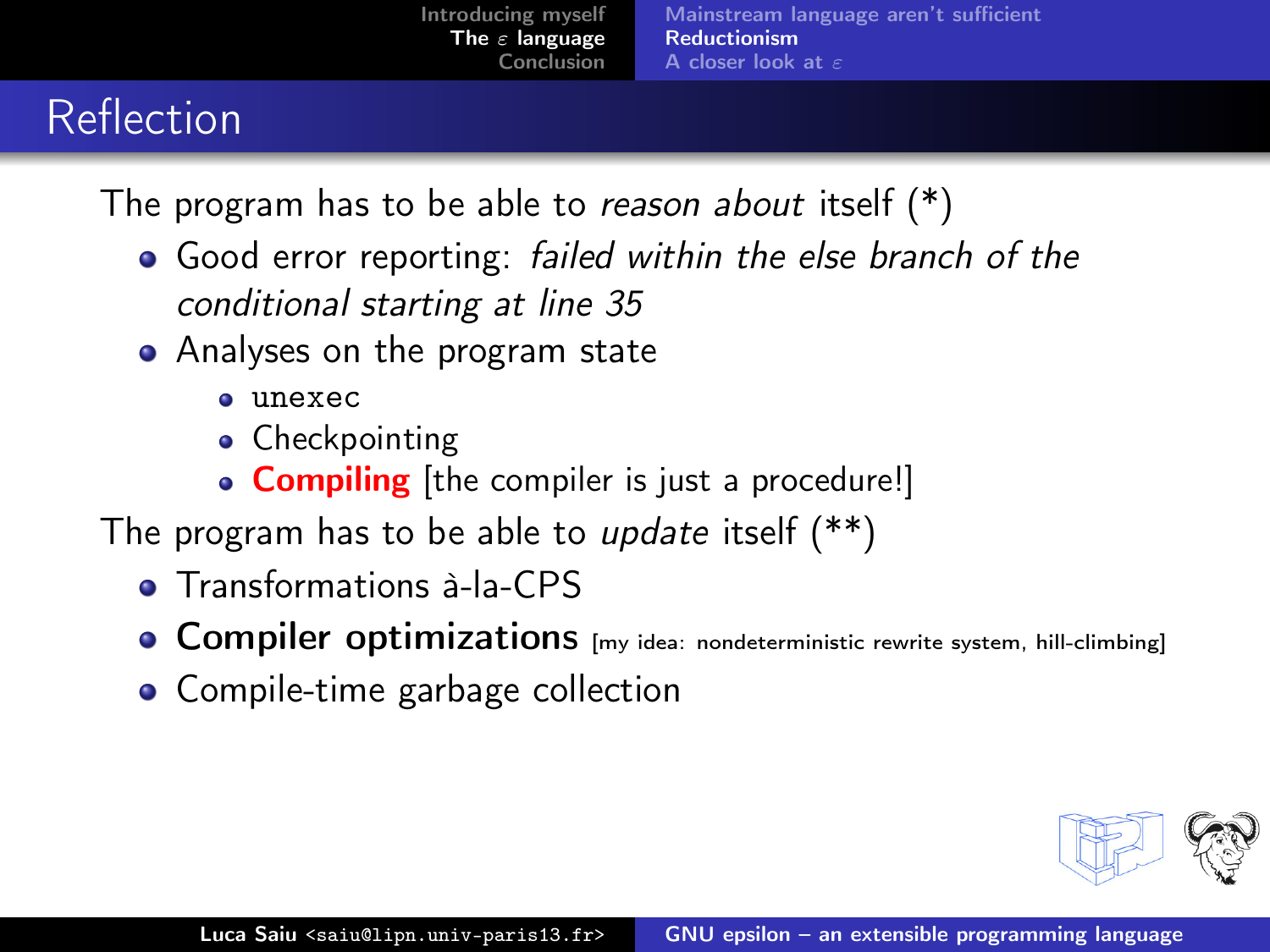# Reflection

The program has to be able to reason about itself  $(*)$ 

- Good error reporting: failed within the else branch of the conditional starting at line 35
- Analyses on the program state
	- $\bullet$  unexec
	- Checkpointing
	- Compiling [the compiler is just a procedure!]
- The program has to be able to *update* itself (\*\*)
	- **Transformations à-la-CPS**
	- **Compiler optimizations** [my idea: nondeterministic rewrite system, hill-climbing]
	- Compile-time garbage collection

Point (\*\*) is much more delicate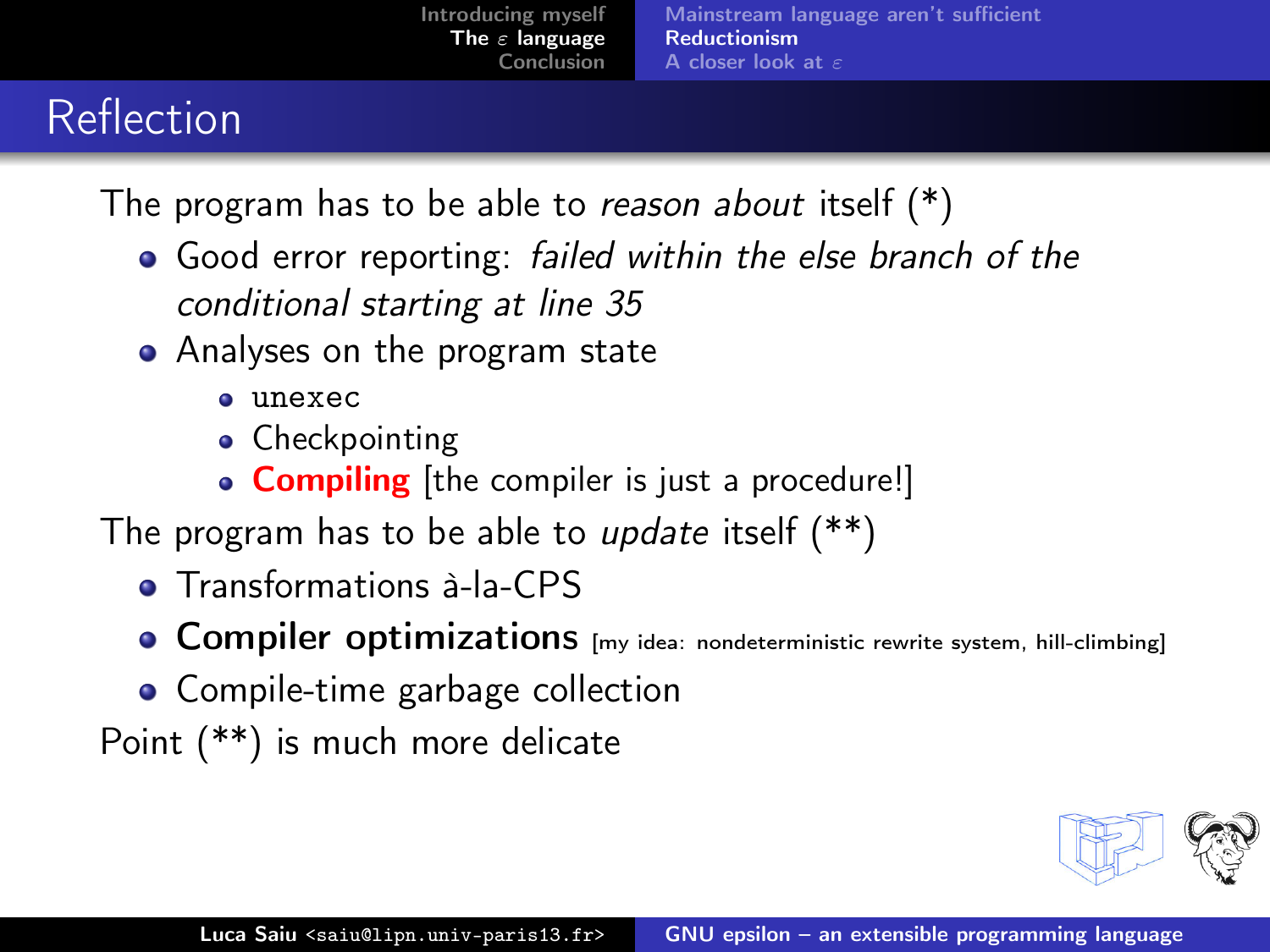# Reflection

- Good error reporting: failed within the else branch of the conditional starting at line 35
- Analyses on the program state
	- $\bullet$  unexec
	- Checkpointing
	- Compiling [the compiler is just a procedure!]
- The program has to be able to *update* itself  $(**)$ 
	- **•** Transformations à-la-CPS
	- **Compiler optimizations** [my idea: nondeterministic rewrite system, hill-climbing]
	- Compile-time garbage collection
- Point (\*\*) is much more delicate
	- Use syntax abstraction to rewrite into non-reflective programs where possible...
		- ...otherwise inefficient and unanalyzable (but not an "error"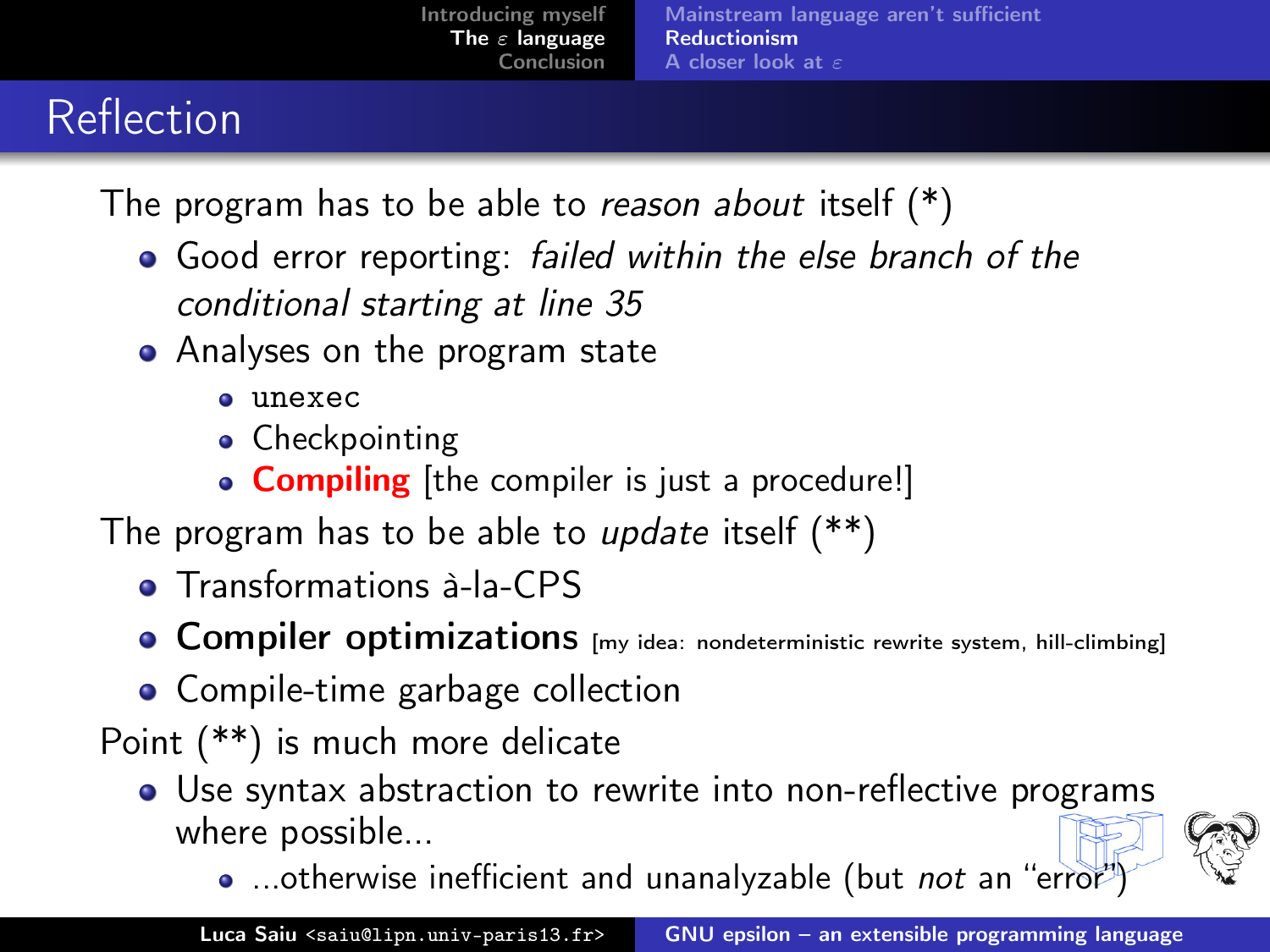#### $ε_0$  grammar

This is the *complete kernel language* grammar:

```
e ::=
       X_h| c<sub>h</sub>\int[let x^* be e in e]<sub>h</sub>
\left[call f e<sup>*</sup>\right]_h| [primitive \pi e^*]_h| if e \in \{c^*\} then e else e]_h\int[fork f e<sup>*</sup>]h| [join e]_h\begin{bmatrix} 1 & h \\ h & h \end{bmatrix} [bundle e^*]
```
<span id="page-38-0"></span>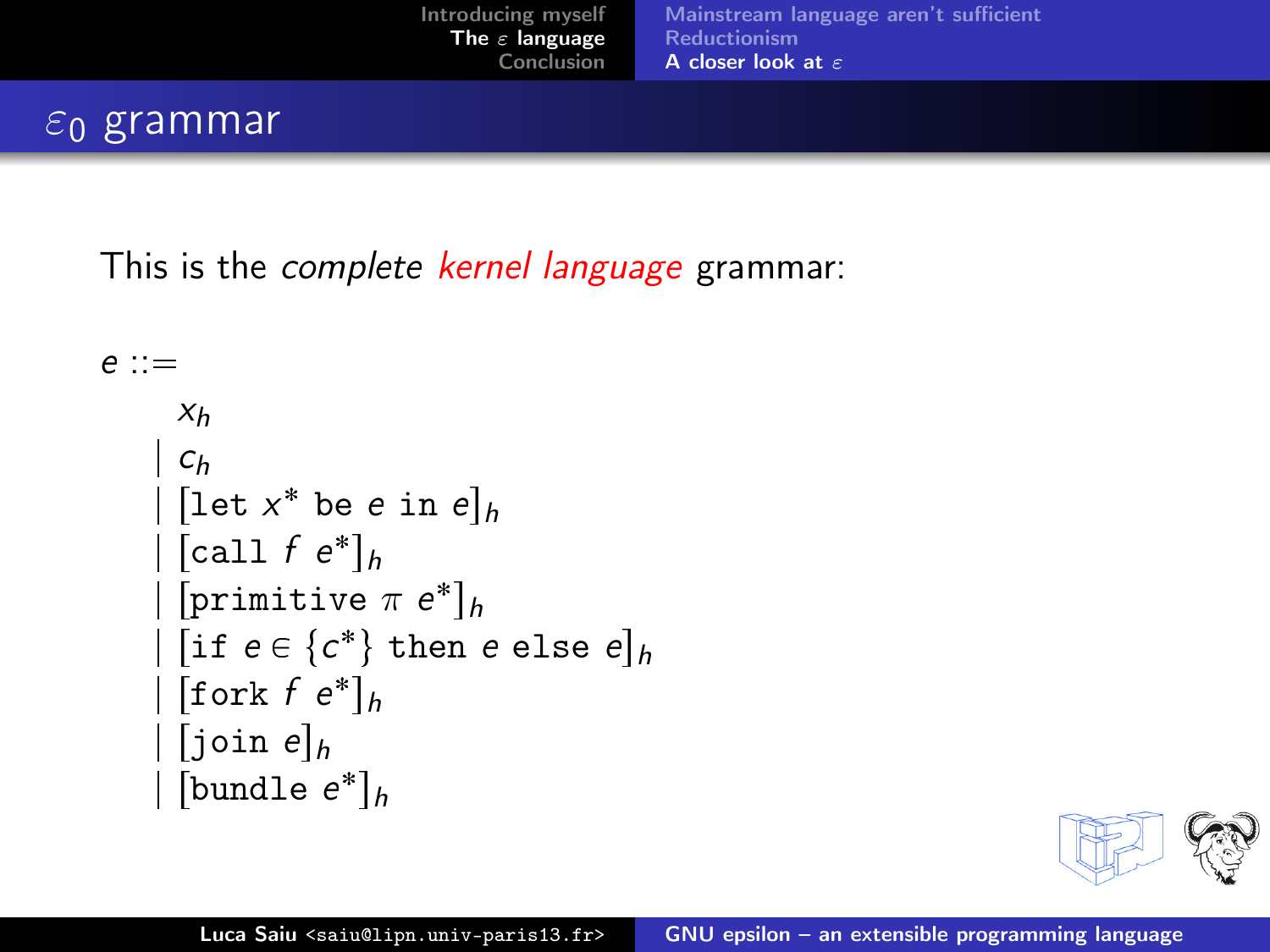### $\varepsilon_0$  grammar [This is the kernel language grammar!]

This is the *complete kernel language* grammar:

 $e$  ::=  $X<sub>h</sub>$  $| c<sub>h</sub>$  $\int$ [let  $x^*$  be *e* in  $e$ ]<sub>h</sub>  $\left[$ call f e<sup>\*</sup> $\right]_h$ |  $[$ primitive  $\pi$   $e^*$  $]_h$ | if  $e \in \{c^*\}$  then e else  $e]_h$  $\int$ [fork f e<sup>\*</sup>] $h$  $\lVert$  join e $\rVert_h$  $\begin{bmatrix} 1 & h \\ h & h \end{bmatrix}$  [bundle  $e^*$ ]

<span id="page-39-0"></span>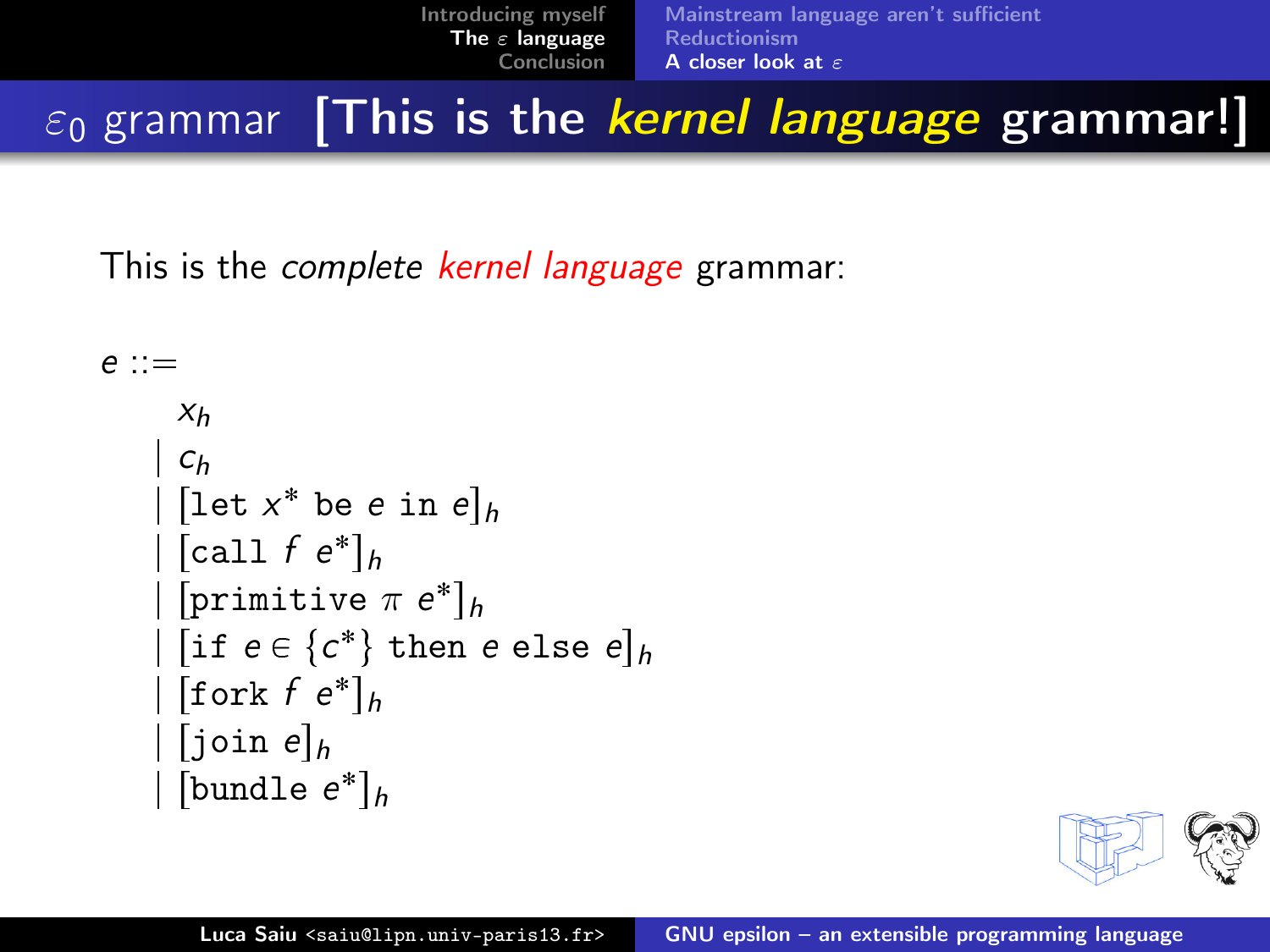## Parsing

- A predefined parser, for bootstrapping reasons
	- A predefined procedure parses s-expressions (like Scheme, nothing similar to  $\varepsilon_0$ )
		- Another predefined procedure expands s-expressions into expressions
			- Macro expansion and transformations, here
		- Easy to add new literals (lexicon only)
- If you don't like s-expressions, write a new parser!
	- Use the predefined frontend to make another one
		- Minimality not so important here: easy to replace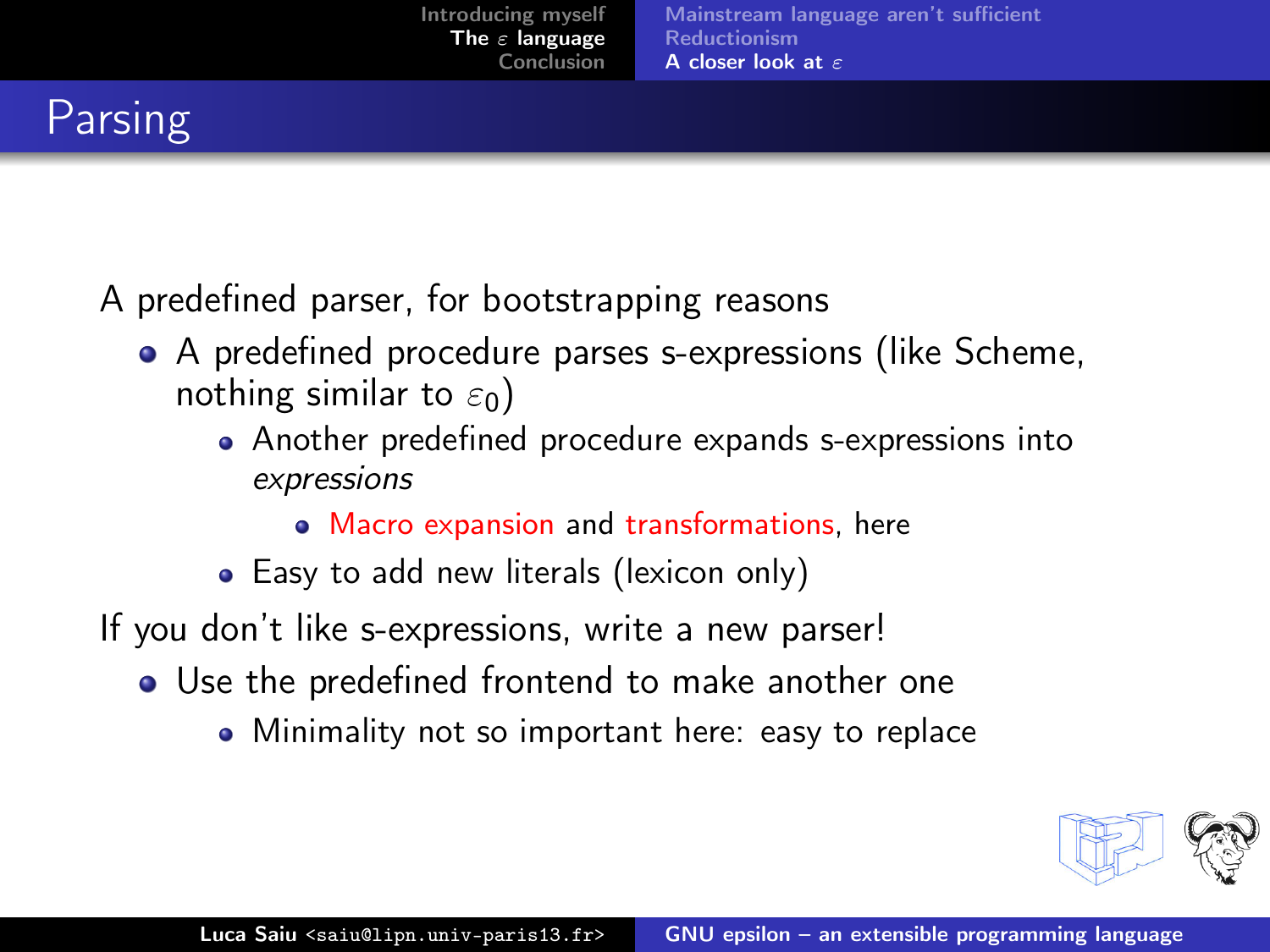A feel of  $\varepsilon_0$  dynamic semantics: sample rules

Ĭ.

÷,

$$
\overline{(x_h, \rho).S \mid V \Gamma \longrightarrow_{\mathbb{E}} S \mid c!V \Gamma} \Gamma \text{(global-environment)}[\rho] : x \mapsto c
$$

$$
\overline{(\text{[join } \Box \text{]}_{h_0}, \rho).S \text{!}\mathcal{F}(t)!V \Gamma \longrightarrow_{\mathbb{E}} S \text{!}\mathcal{C}_t!V \Gamma} \Gamma(\text{futures}): t \mapsto (\langle \rangle, \text{!}\mathcal{C}_t!V_t)
$$

$$
\frac{S_t \ V_t \ \Gamma \longrightarrow_{\mathbb{E}} S'_t \ V'_t \ \Gamma'}{S \ V \ \Gamma \longrightarrow_{\mathbb{E}} S \ V \ \Gamma' [\text{futures}, t \mapsto (S'_t, \ V'_t)]} \ \Gamma (\text{futures}): t \mapsto (S_t, \ V_t)
$$

$$
\overline{(x_h, \rho).S \mid V \sqcap \downarrow^{\rho}_{\mathbf{g}}} \times \notin \textit{dom}(\Gamma(\text{global-environment})[\rho])
$$

The complete dyanamic semantics for  $\varepsilon_0$  is two or three pages long.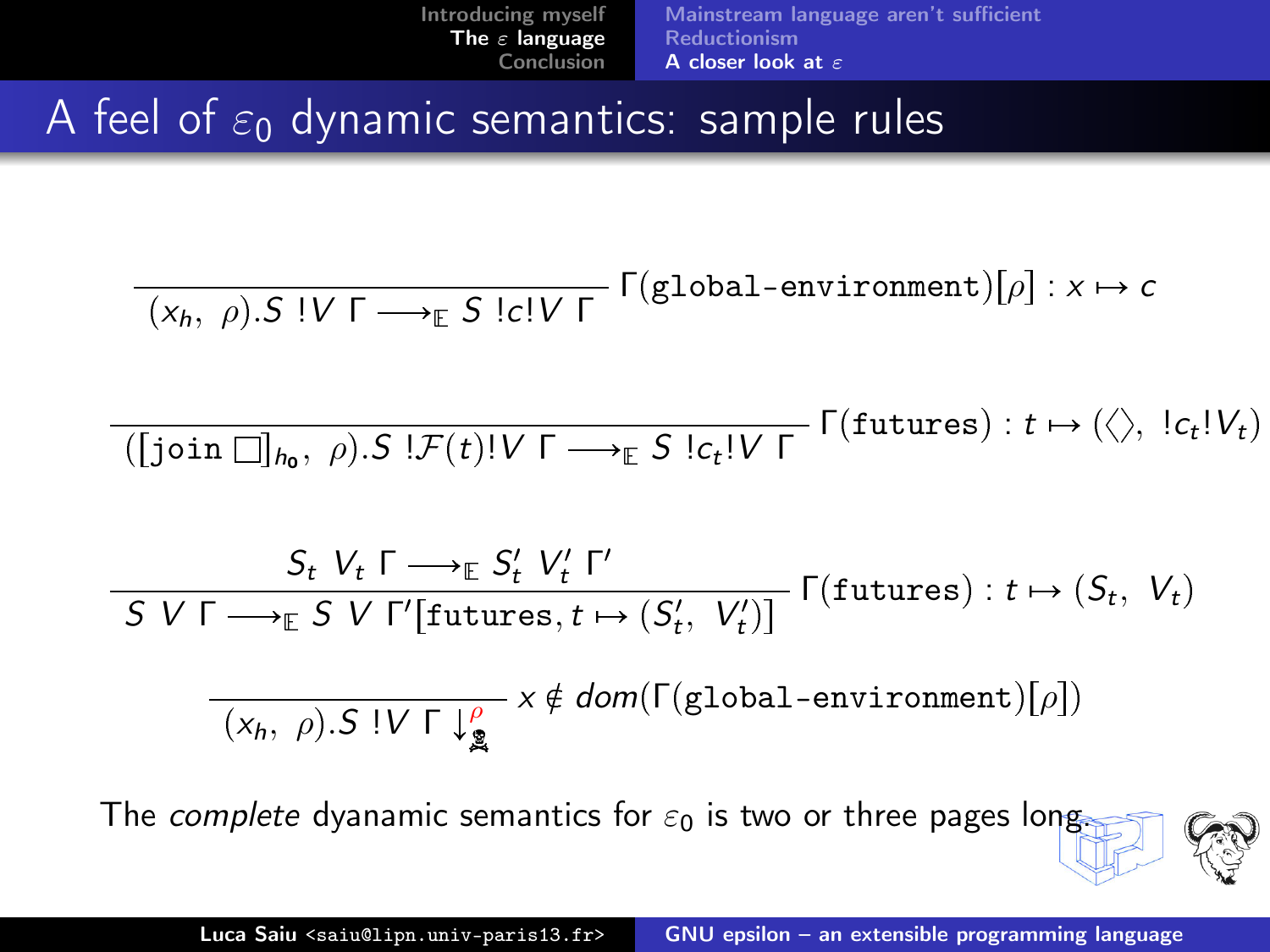### A word against mandatory static checks

- You aren't *always* writing software for nuclear power plants, are you?
- Programmers know best
	- maybe the code is safe but the compiler can't prove it
	- maybe we want to test something unrelated to the problem
		- I'll take responsibility if it fails, but let me run the damn thing
- Refusing to compile or run is not rational
	- Silenceable warnings are fine
	- (Non-silenceable warnings will be overlooked and essentially ignored)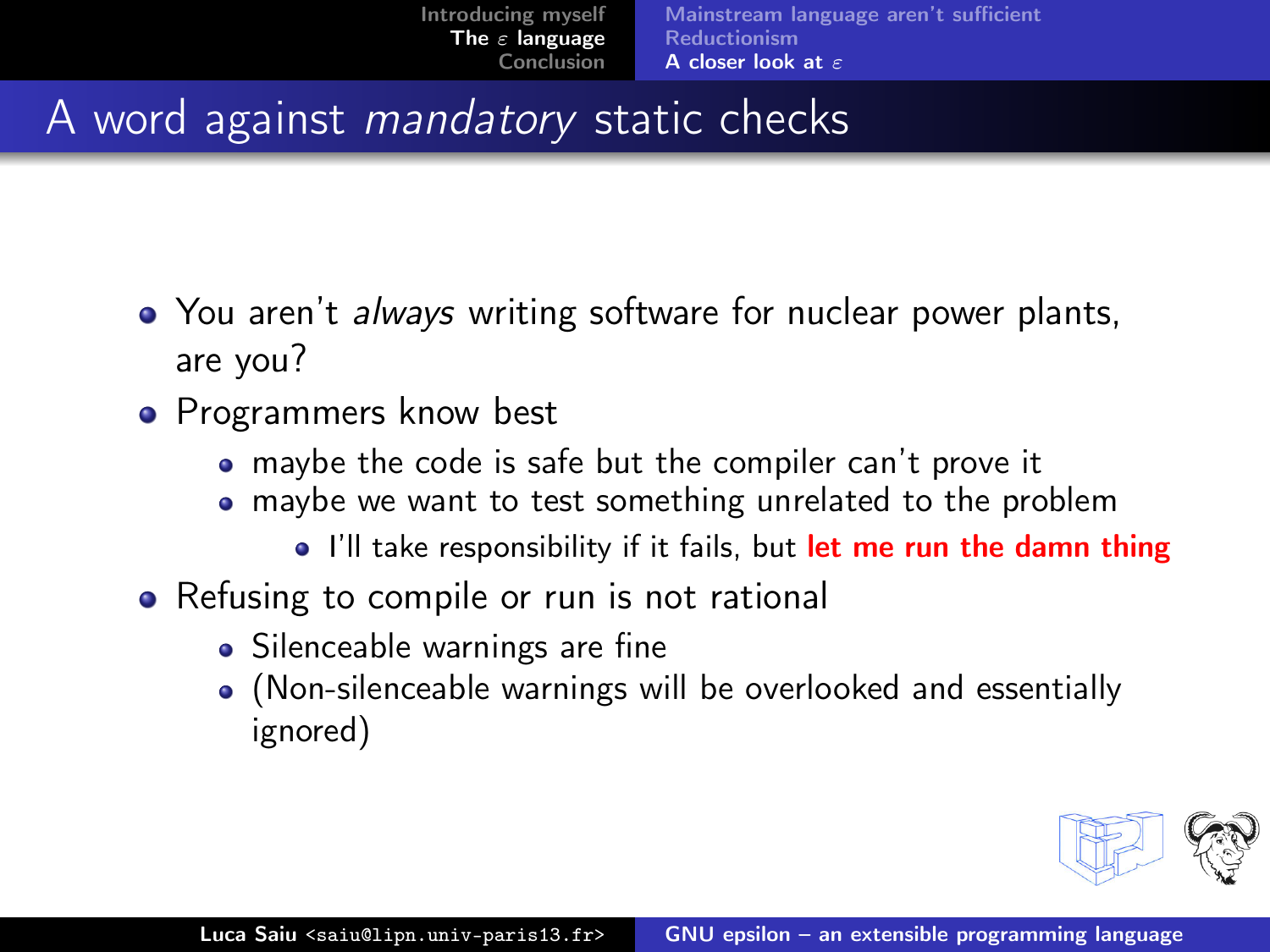# "Epiphenomena"

Compilation, optimizations, analyses, ... are **not** part of the language

- But they can be implemented with predefined building blocks
- A high-level pattern of lower-level objects
	- Interesting and useful, but not "fundamental"
	- Smaller language!

As an epiphenomenon, when extending  $\varepsilon_0$  we distinguish:

- a meta library
- a personality library

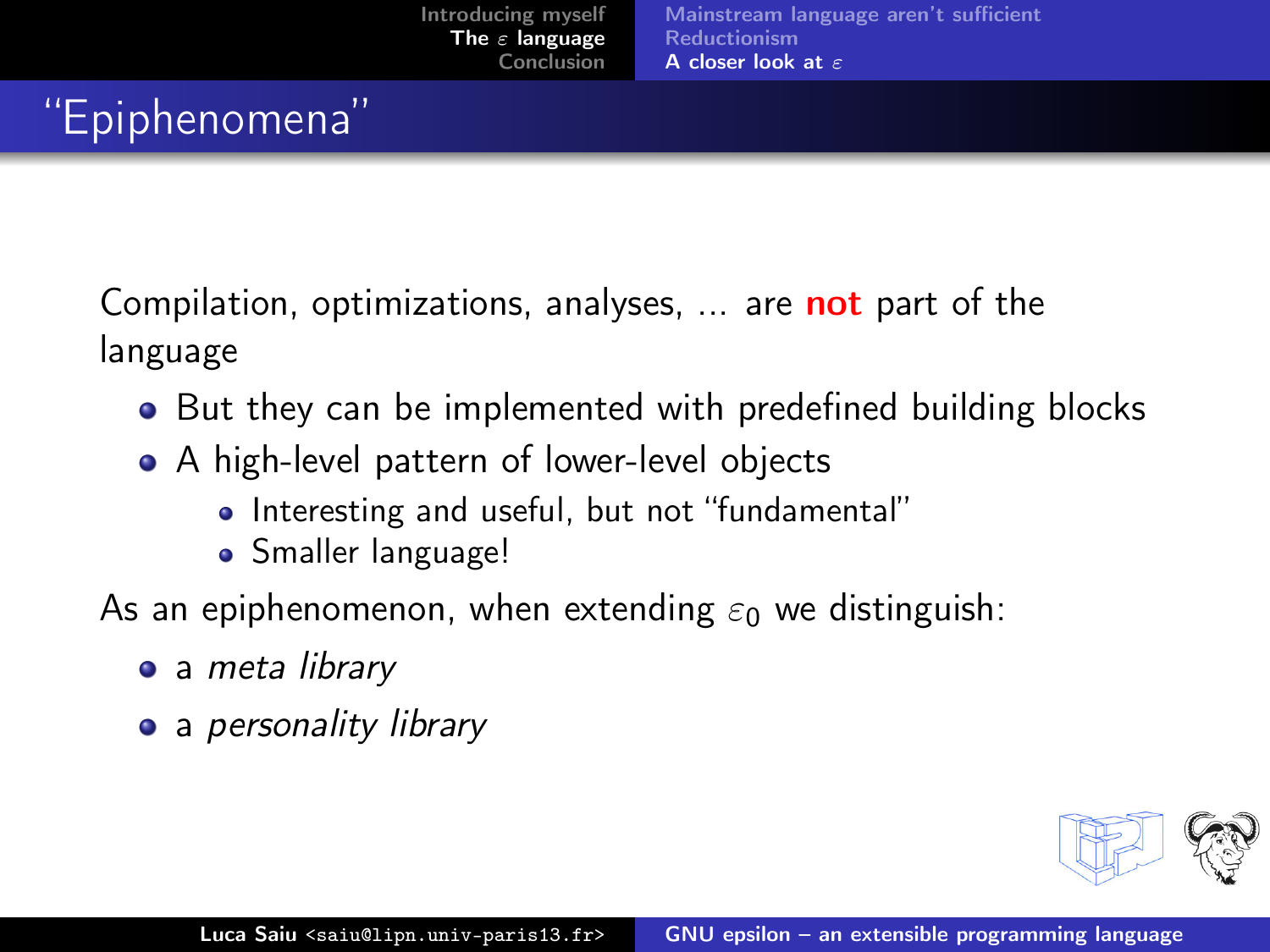$\varepsilon_0$  static semantics: dimension analysis

#### A form of type inference for  $\varepsilon_0$ [Hint at the Math]

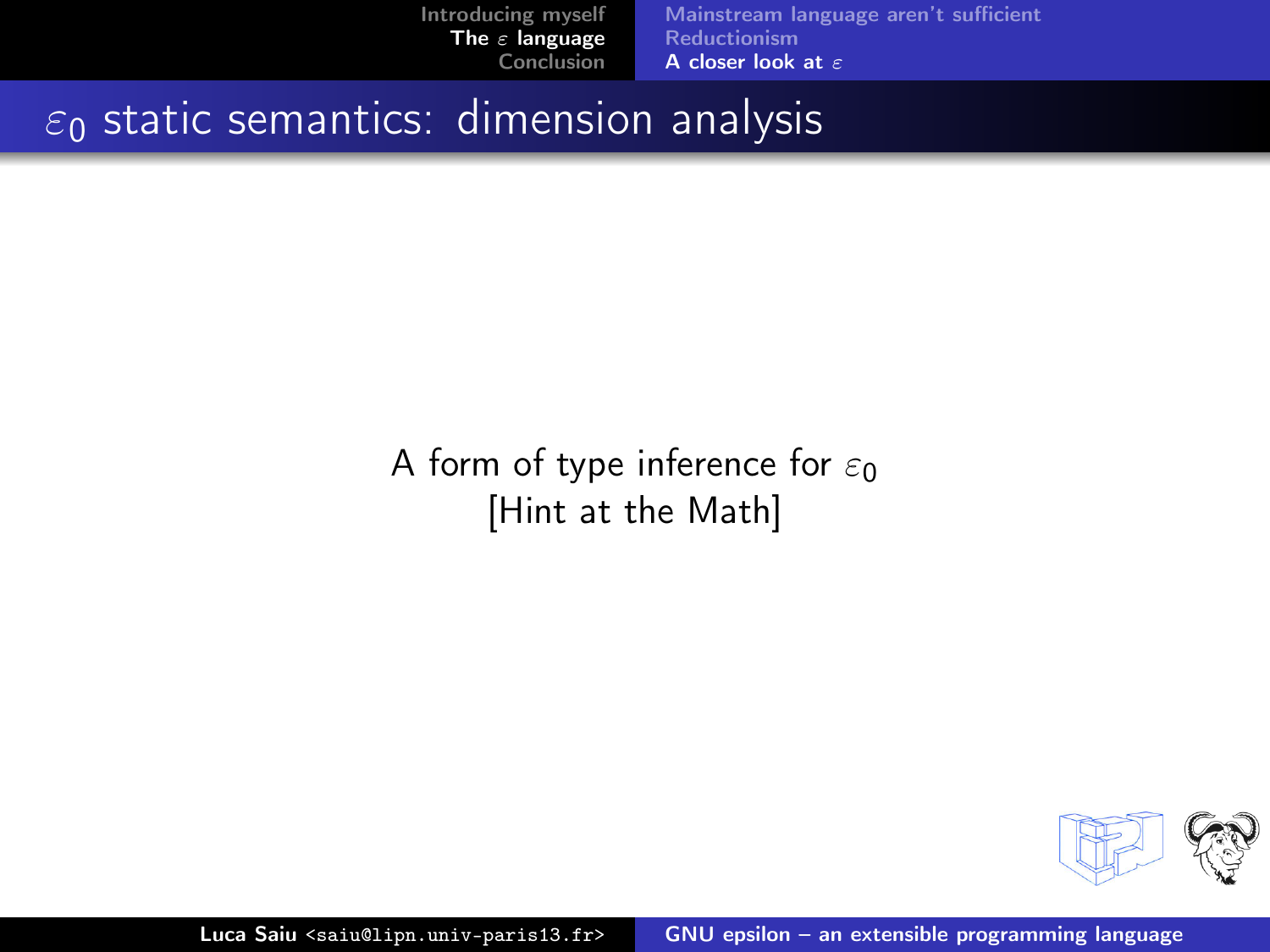#### My  $\varepsilon_0$  semantics is actually usable

- $\bullet$  The full dynamic sementics of  $\varepsilon_0$  fits in a few pages
- Dimension analysis *proved sound* with respect to dynamic semantics
	- Well-dimensioned programs do not go wrong

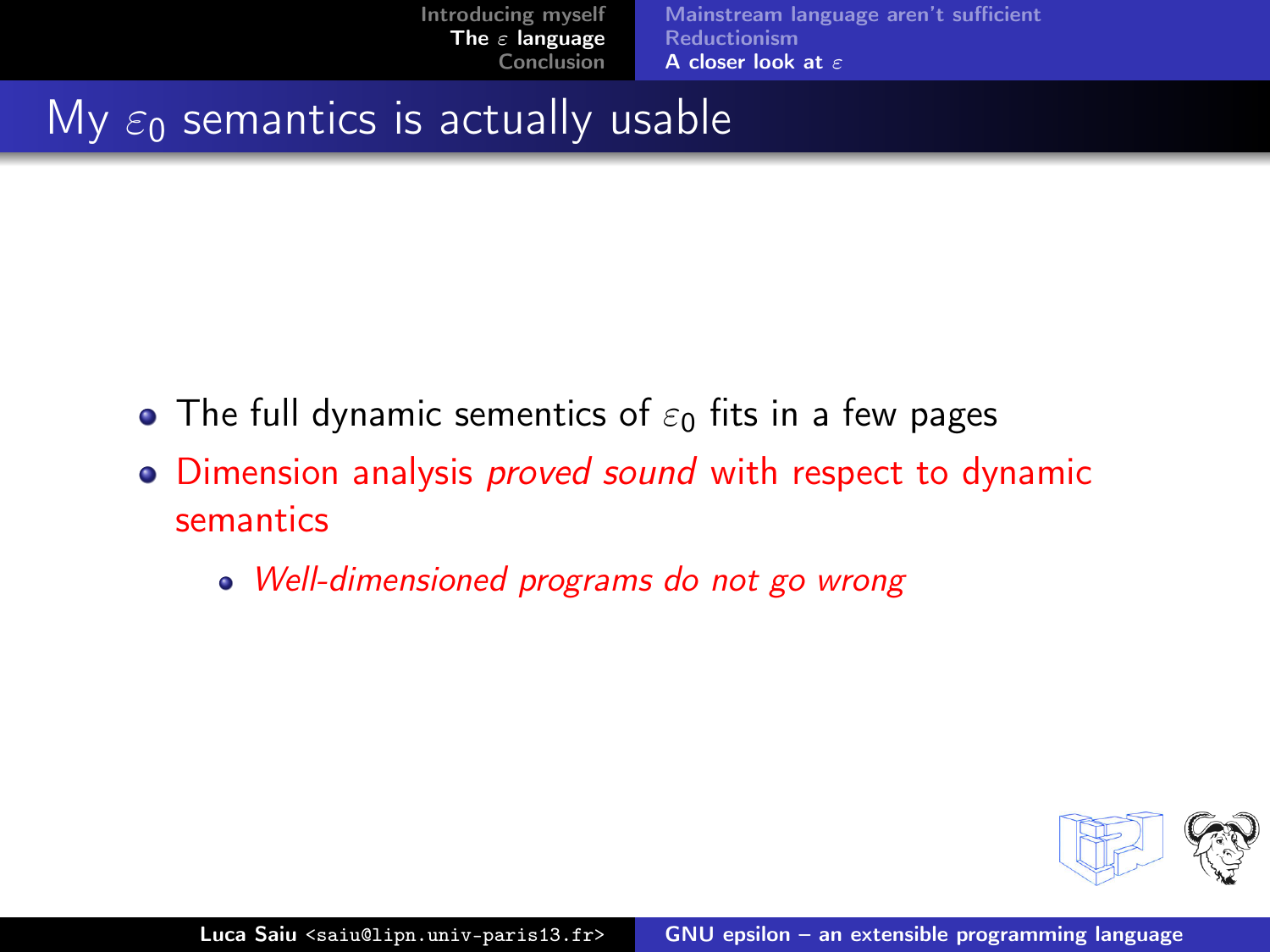### Analyses and personalities

- Some analyses must be performed on extended languages (example: type analysis with first-class continuations)
- Some analyses are better expressed on  $\varepsilon_0$ ...
	- Dimension analysis, asymptotic complexity analysis, termination analysis...
	- $\bullet$  We don't need the extended forms, so analyzing  $\varepsilon_0$  is simple (example: type inference on pattern matching)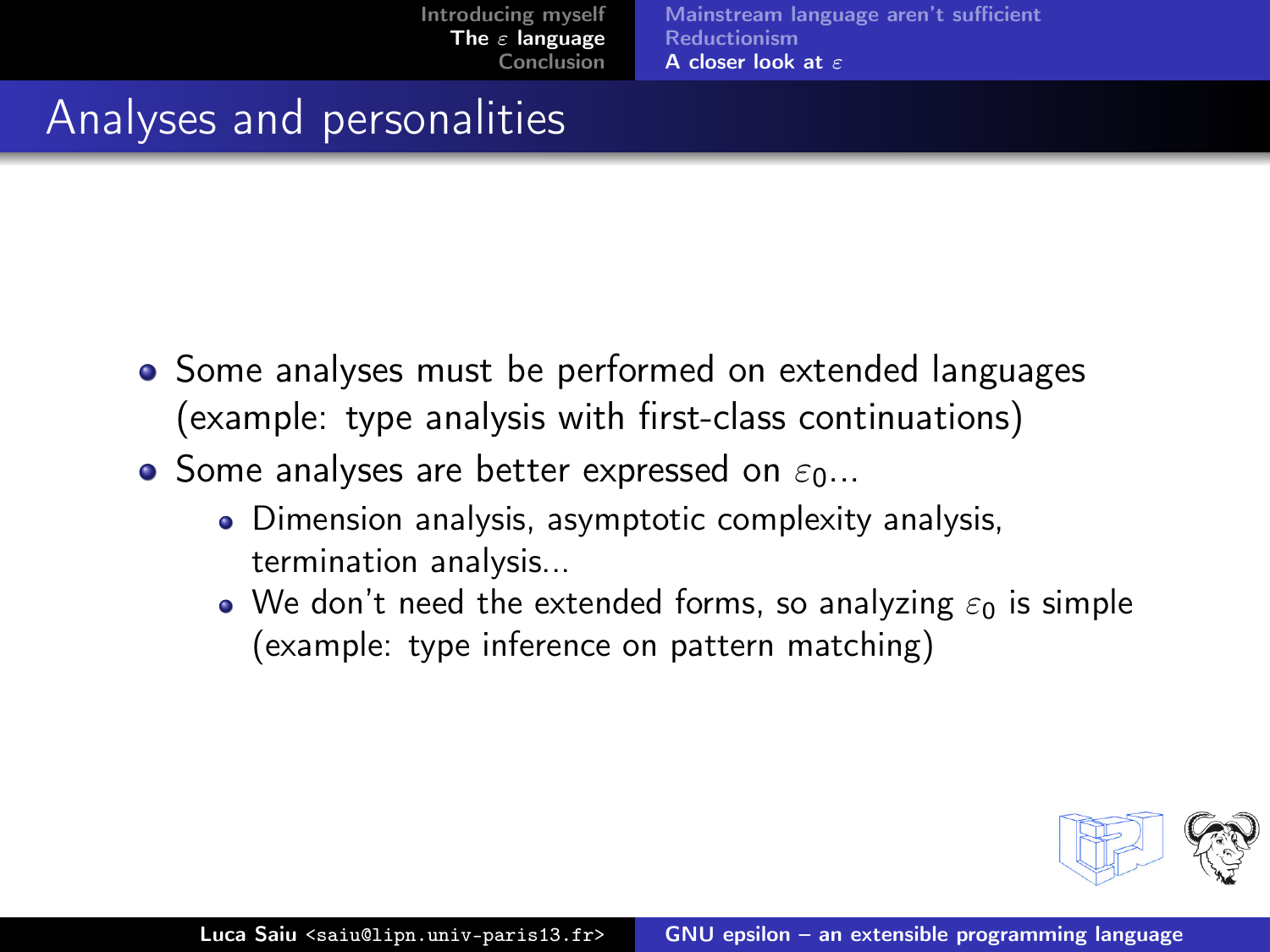#### $\varepsilon$  current status

- Advanced prototype in (a subset of) OCaml
	- To be bootstrapped with CamIP4
- Parallel garbage collector in C (see my LIPN home page)
- $\bullet$   $\varepsilon_0$  compiler written in (a subset of) OCaml; ANF, liveness analysis
- $\bullet$  I need to write an extensible scanner in  $\varepsilon_0$  (relatively easy)
- Custom virtual machine written in low-level C (threaded code), native backends easy to add
- Bootstrapping code: lists, symbols, strings, hash tables..., in  $\varepsilon_0$  ; not that uncomfortable
- Other bootstrapping code from the previous implementation based on λ-calculus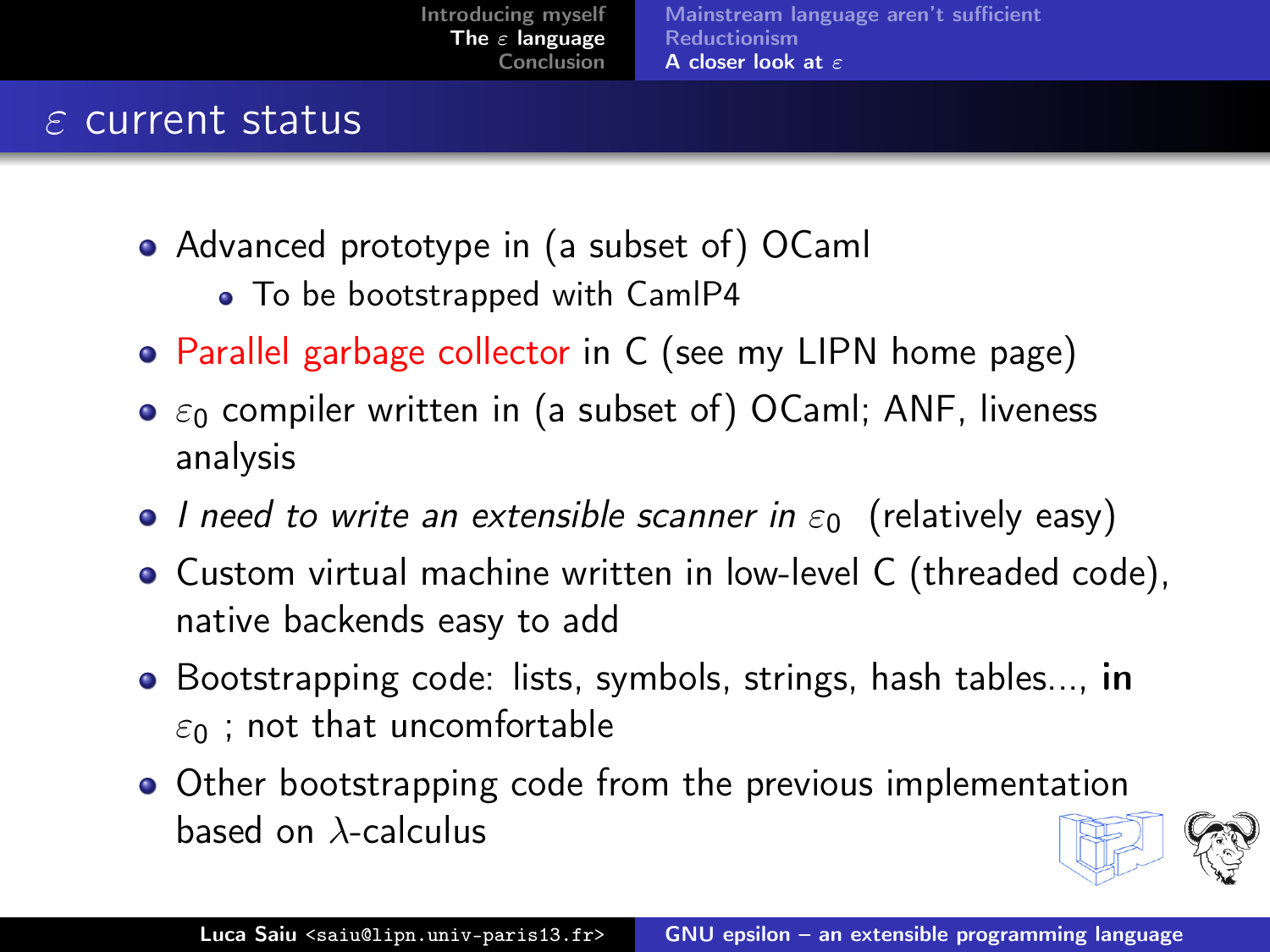### About  $\varepsilon$

GNU epsilon is free software, to be released under the GNU GPL. .

You're welcome to share and change it under certain conditions; please see the license text for details.

<span id="page-48-0"></span>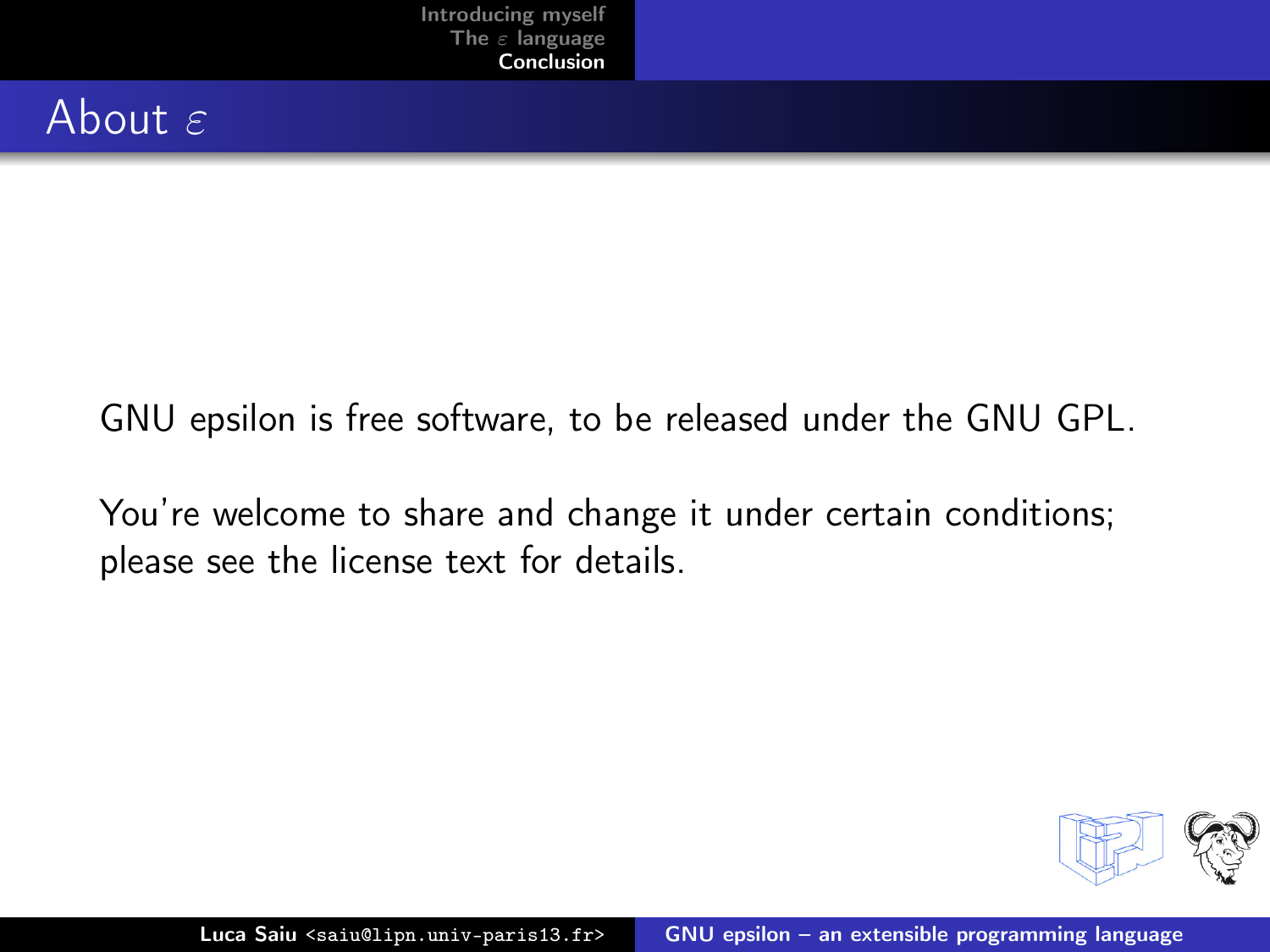# Conclusion

- Reductionism is a viable style of designing and implementing practical programming languages, leading to solutions which are easier to extend, experiment with and formally analyze.
- Strong syntactic abstraction makes easy what is *impossible* in other languages
	- An overlooked problem: non-Lisp languages are severely lacking
- Thanks to reflection we can build language tools as part of the program
- **Performance doesn't need to be bad** 
	- I'll have measures soon